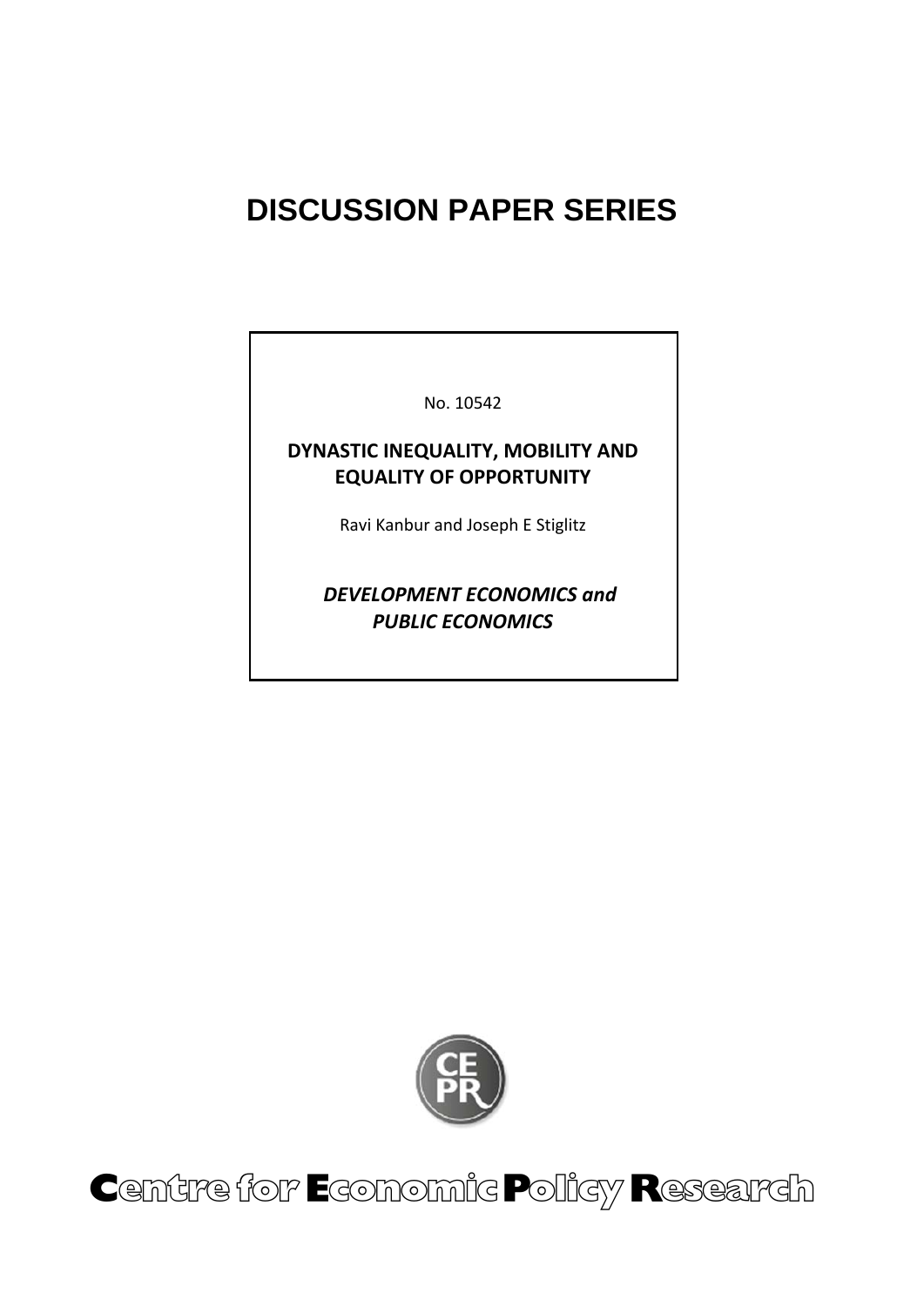### **DYNASTIC INEQUALITY, MOBILITY AND EQUALITY OF OPPORTUNITY**

*Ravi Kanbur and Joseph E Stiglitz*

Discussion Paper No. 10542 April 2015 Submitted 01 April 2015

Centre for Economic Policy Research 77 Bastwick Street, London EC1V 3PZ, UK Tel: (44 20) 7183 8801 www.cepr.org

This Discussion Paper is issued under the auspices of the Centre's research programme in **DEVELOPMENT ECONOMICS and PUBLIC ECONOMICS**. Any opinions expressed here are those of the author(s) and not those of the Centre for Economic Policy Research. Research disseminated by CEPR may include views on policy, but the Centre itself takes no institutional policy positions.

The Centre for Economic Policy Research was established in 1983 as an educational charity, to promote independent analysis and public discussion of open economies and the relations among them. It is pluralist and non-partisan, bringing economic research to bear on the analysis of medium‐ and long‐run policy questions.

These Discussion Papers often represent preliminary or incomplete work, circulated to encourage discussion and comment. Citation and use of such a paper should take account of its provisional character.

Copyright: Ravi Kanbur and Joseph E Stiglitz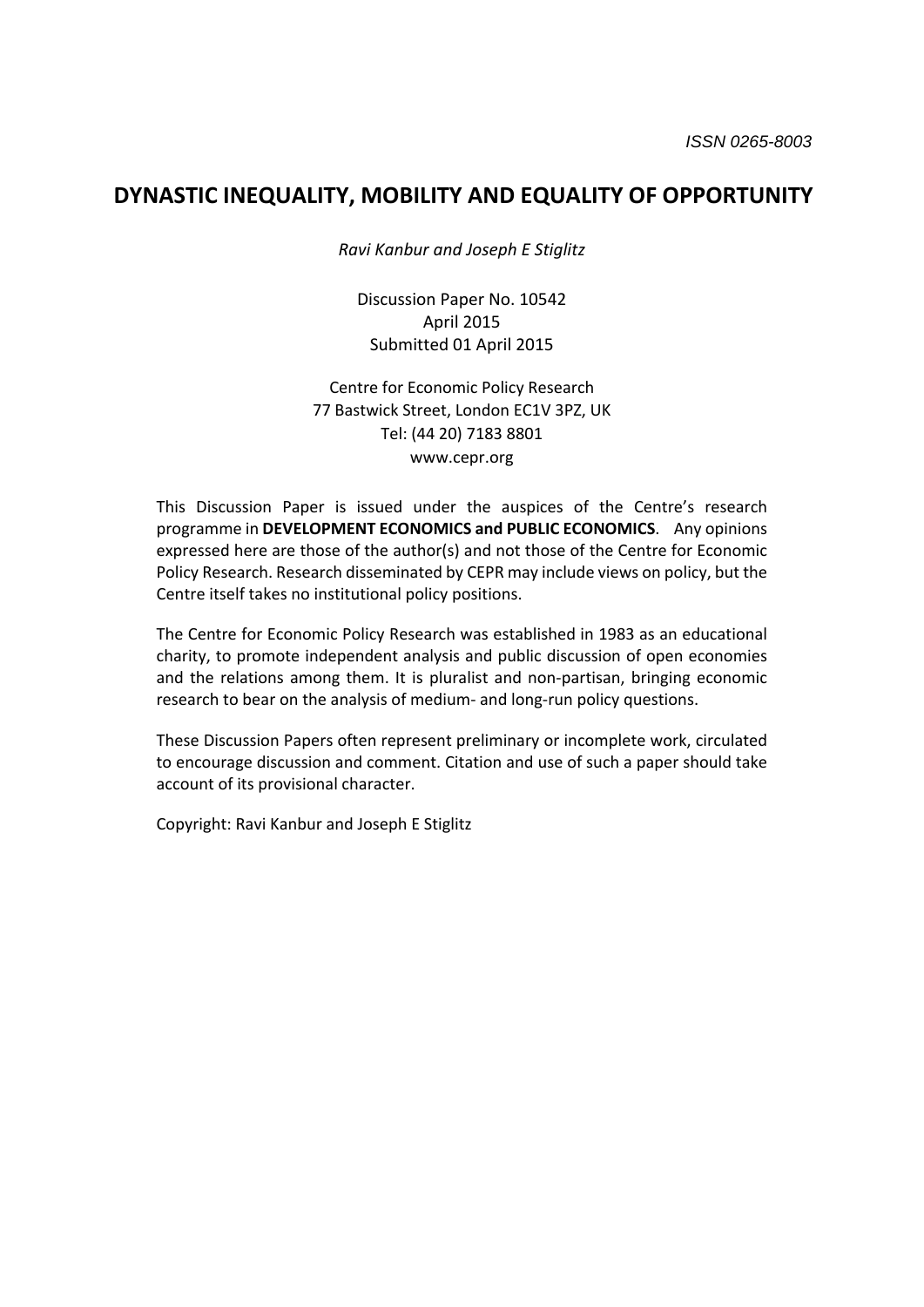## **DYNASTIC INEQUALITY, MOBILITY AND EQUALITY OF OPPORTUNITY†**

#### **Abstract**

One often heard counter to the concern on rising income and wealth inequality is that it is wrong to focus on inequality of outcomes in a "snapshot." Intergenerational mobility and "equality of opportunity", so the argument goes, is what matters for normative evaluation. In response to this counter, we ask what pattern of intergenerational mobility leads to lower inequality not between individuals but between the dynasties to which they belong? And how does this pattern in turn relate to commonly held views on what constitutes equality of opportunity? We revive and revisit here our earlier contributions which were in the form of working papers (Kanbur and Stiglitz (1982, 1986) in order to engage with the current debate. Focusing on bistochastic transition matrices in order to hold constant the steady state snapshot income distribution, we develop an explicit partial ordering which ranks matrices on the criterion of inequality between infinitely lived dynasties. A general interpretation of our result is that when comparing two transition matrices, if one matrix is "further away" from the identity matrix then it will lead to lower dynastic inequality. More specifically, the result presents a computational procedure to check if one matrix dominates another on dynastic inequality. We can also assess "equality of opportunity", defined as identical prospects irrespective of starting position. We find that this is not necessarily the mobility pattern which minimizes dynastic inequality.

JEL Classification: D31 and D63 Keywords: dynastic inequality, equality of opportunity, inequality and mobility

Ravi Kanbur sk145@cornell.edu *Cornell University and CEPR*

-

Joseph E Stiglitz jes322@columbia.edu *Columbia University*

<sup>&</sup>lt;sup>†</sup> We first started thinking about this issue in Oxford more than thirty years ago (see Kanbur and Stiglitz (1982, 1986). We have returned to that line of enquiry and are reviving our earlier work given the recent tendency to counter rising inequality concerns with the argument that what matters is not inequality but mobility.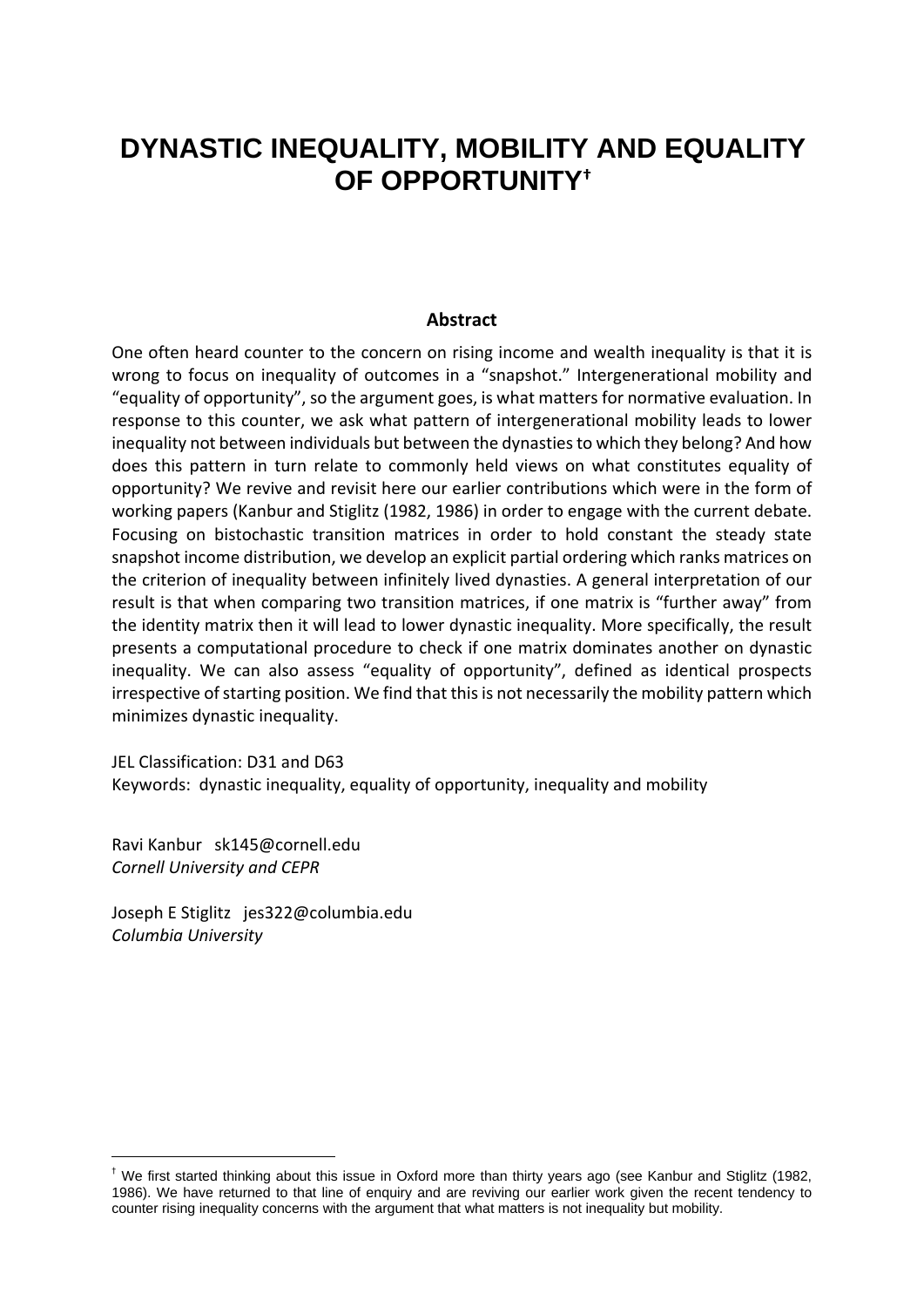#### **1. Introduction**

 It is clear that global economic forces are now aligned to produce rising income and wealth inequality. There is, of course, disagreement about the relative importance of the potential drivers of these changes. The direction of technical change appears to be favoring capital over labor and, within labor, skilled labor over unskilled labor. Globalization of trade and investment is transmitting these forces to all countries, and may itself be a contributor to growing inequality. Across a wide spectrum of countries, there has been an increase in market power at least in certain sectors, and arguably, more broadly in rent seeking.<sup>1</sup> In Latin America these underlying forces have been countered by pro-active policy. But elsewhere, including in Asia, Europe and the US, policy has not countered, and perhaps has even exacerbated, the forces for rising inequality. Not surprisingly, rising inequality is now of great concern to policy makers and the general public the world over. The phenomenal response to the book on inequality by Thomas Piketty (2014) is but one illustration of these concerns.

 One often heard counter to the concern on rising inequality is that it is wrong to focus on inequality of outcome in a "snapshot." What is important is how income or wealth evolves over time, especially across generations<sup>2</sup>. Intergenerational mobility, so the argument goes, is what matters for normative evaluation. These arguments have resurfaced in the post-Piketty debates, but have actually been ever present in the discourse on

 $\overline{a}$ 

 $<sup>1</sup>$  See Stiglitz (2013).</sup>

<sup>&</sup>lt;sup>2</sup> Some have argued that inequalities in life time incomes is much less than inequalities observed at any moment of time: in any particular year, some individuals may have a high income, others a low income, but these average out over time. Arguing that consumption is related to permanent income, some, looking at the variability of consumption, suggest that the variability of permanent income must be much lower than the variability in outcomes in any one year. Data before the crisis for the US contaminates the analysis, since a large fraction of Americans in the bottom 80% seemingly *believed* that they had a much higher permanent income than they did. In any case, this theoretical paper can be made to apply to either context, with an important distinction made below.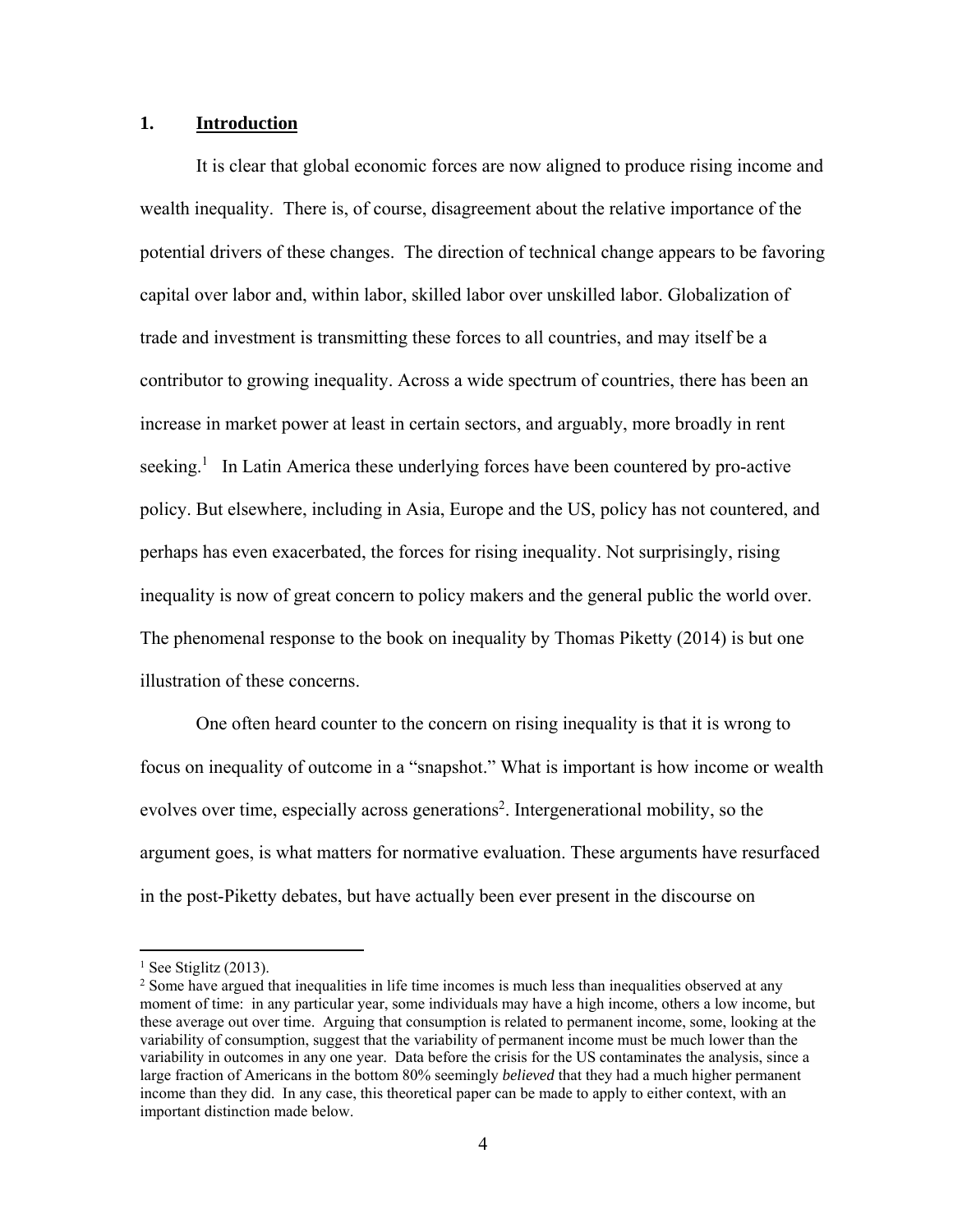inequality and public policy. Thus Friedman (1962) writes as follows in *Capitalism and Freedom*:

 "Consider two societies that have the same annual distribution of income. In one there is great mobility and change so that the positions of particular families in the income hierarchy varies widely from year to year. In the other there is great rigidity so that each family stays in the same position year after year. The one kind of inequality is a sign of dynamic change, social mobility, equality of opportunity; the other, of a status society. The confusion between the two kinds of inequality is particularly important precisely because competitive free enterprise capitalism tends to substitute the one for the other."

 Friedman (1962) uses the phrase "equality of opportunity" which has also received a great deal of attention in recent years. Roemer (1998), in particular, has attempted to formalize the concept by distinguishing between two types of factors to which snapshot inequality might be attributed—circumstances and effort. Circumstances are those factors which are outside the individual's control and effort is the term for those factors for which society holds the individual responsible. A move towards equality of opportunity would reduce the influence of circumstances on outcome.

 Whether one can separate out circumstances from effort, empirically or even perhaps conceptually, is a live debate (see Arneson (2014), Kanbur and Wagstaff (2014)).<sup>3</sup>

1

<sup>&</sup>lt;sup>3</sup> However, both at the theoretical and at the empirical level, both in normative and descriptive models, there is much discussion of the links between inequality of outcomes and inequality of opportunity. While the theoretical work describes mobility in terms of transition matrices (the likelihood of moving from one income level to another), empirical work focuses on correlations, typically simple correlations between the income of a child and the income of the parent(s).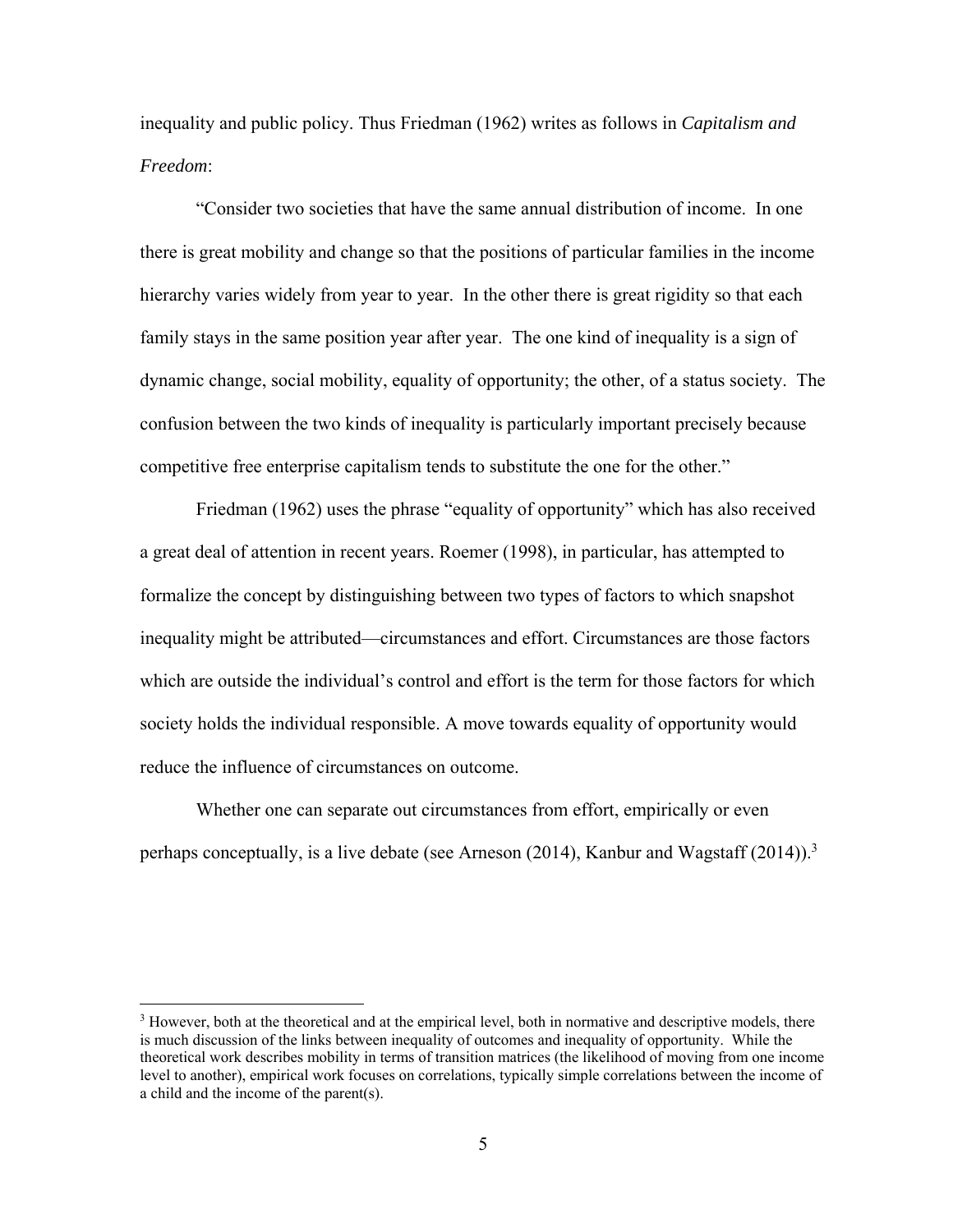But in an intergenerational context Roemer's (1998) concept has had many precursors. Thus Nancy Stokey (1998) writes as follows:

 "But we care about the sources of inequality as well as its extent, which is why we distinguish between equal opportunity and equal outcomes. To what extent is the claim that our society provides equal opportunity justified? How can we tell?....I am going to take the position that if economic success is largely unpredictable on the basis of observed aspects of family background, than we can reasonably claim that society provides equal opportunity. There still might be significant inequality in income across individuals, due to differences in ability, hard work, luck, and so on, but I will call these unequal outcomes. On the other hand, if economic success is highly predictable on the basis of family background, then I think it is difficult to accept the claim that our society provides equal opportunity. In this case accidents of birth-- unequal opportunity--are primary determinants of economic status….Consequently, on a first pass we can judge whether there is equal opportunity by looking at parents and their children to see whether the economic success of the children is determined in large part by the success of their parents."

 Whether current inequality in turn influences intergenerational mobility is an important question, as discussed in the recent review by Corak (2013), and by Roemer in applying his distinction between circumstances and effort to the intergenerational context (Roemer, 2004).<sup>4</sup> But the other side of the causal link is equally important: whether less mobility leads to more inequality *in the next generation*. There could be an adverse feedback process, where more inequality today leads to less mobility, and that in turn leads to still more inequality in the subsequent generation, and so forth. There is now considerable evidence of the existence of a correlation between a simple measure of

<u>.</u>

<sup>&</sup>lt;sup>4</sup> There is now a growing literature in this vein; see Aaberge, Mogstad and Peragine (2011).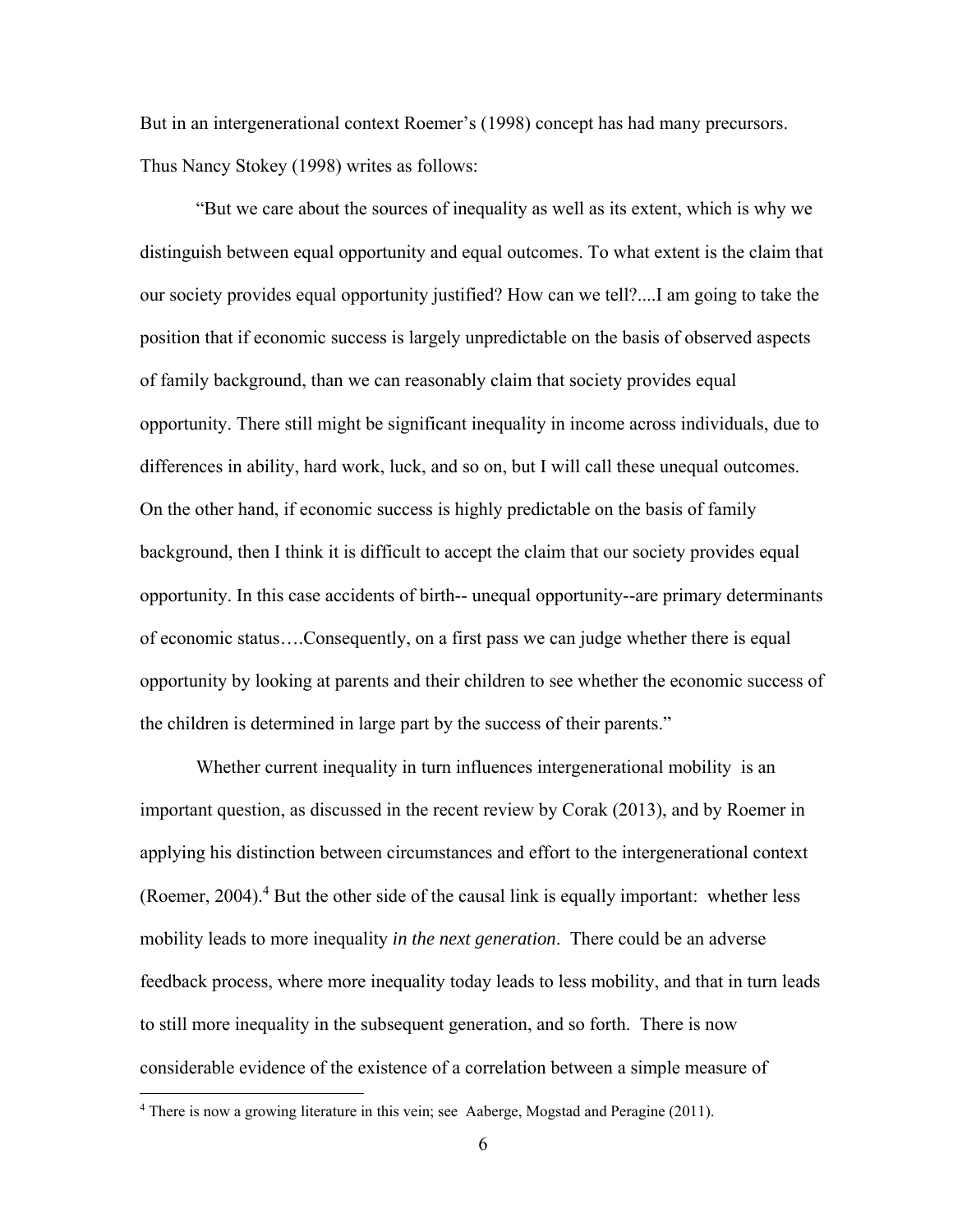mobility (intergenerational correlations) and a simple measure of inequality of outcomes (Gini coefficient); and there is some literature arguing that there is evidence for both parts of the causal structure.

 This paper, by contrast, focuses largely on normative issues, but underneath these normative issues are complicated relationships between mobility and observed outcomes. We wish to know whether, for instance, societies with more mobility *necessarily* have a higher level of social welfare, using the economists' standard welfare framework.<sup>5</sup> Within such a normative framework, Stokey (1998) and Friedman (1962) seem to suggest that societies with more mobility have higher levels of social welfare, *regardless of what the degree of inequality in outcomes observed at any moment of time.* To evaluate such claims, one needs to have a more general understanding of both what we mean by more mobility and an explicit normative framework. Well before Stokey (1998), Atkinson (1981a, 1981b) had characterized equality of opportunity in terms an intergenerational transition probability matrix with identical rows, and Shorrocks (1978) had referred to this zero correlation between parents' income and children's prospects as "perfect mobility." Atkinson and Shorrocks, and others, had also noted an alternative type of transition matrix which might capture the notion of high mobility, namely one with strong negative correlation between parents' income and children's expected prospects, and Shorrocks (1978) noted that these two views—"equality of opportunity" and "negative correlation" were not necessarily consistent with each other.

 $\overline{a}$ 

 $<sup>5</sup>$  Of course, many would claim that the economists' standard framework, generalizations of utilitarianism, is</sup> badly flawed. We care about *fairness*, and fairness is *defined* by equality of opportunity. In this view, equality of opportunity is a value in its own right. We will not have anything more to say on this alternative framework here.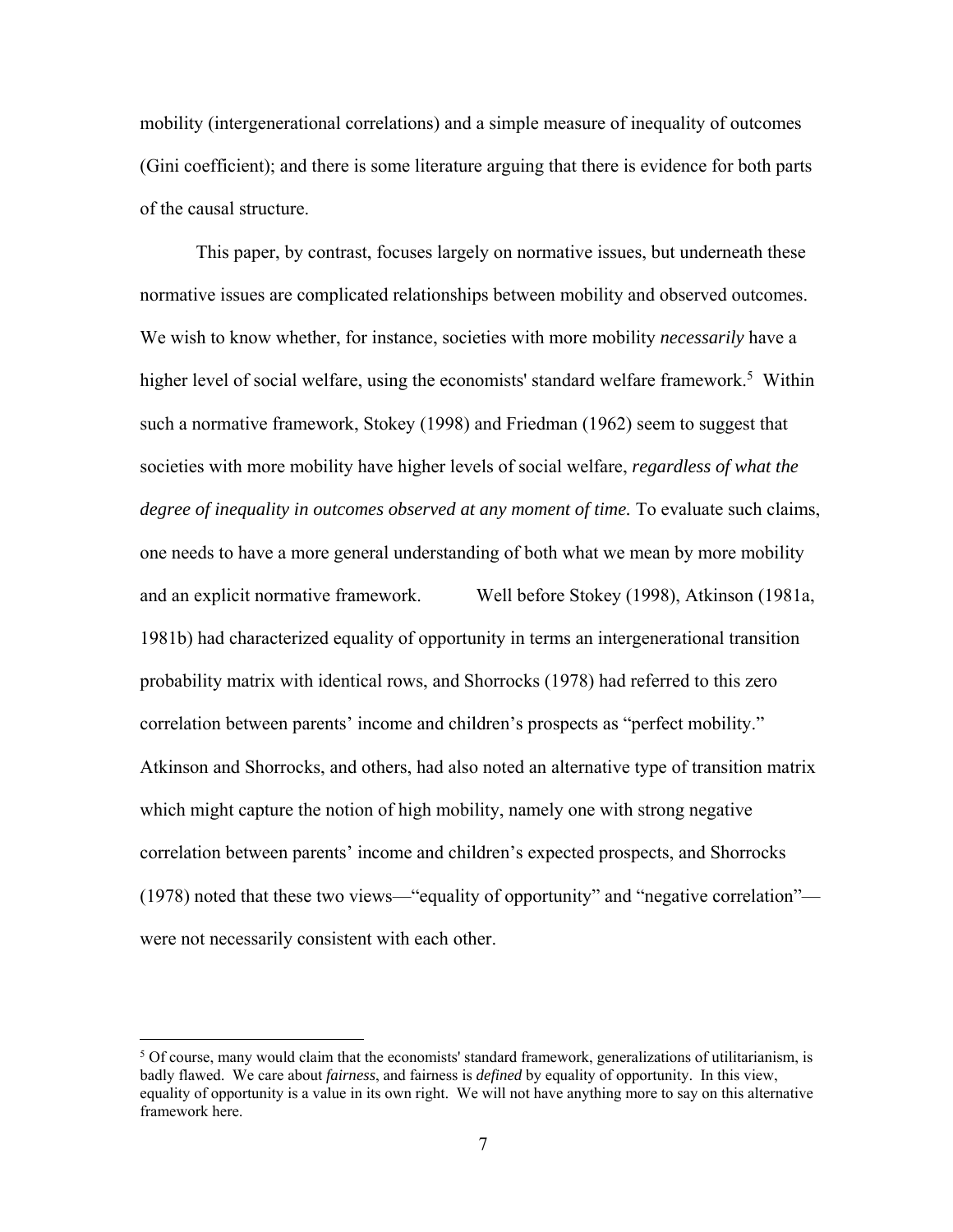We can of course make a direct set of arguments favoring one of these views, and some of the literature does this.<sup>6</sup> But much of the literature relates views on intergenerational mobility to specific social welfare functions, on the grounds that this allows precision on the nature of the value judgments in play. Starting from the early work of Atkinson (1981a, 1981b), and Atkinson and Bourguignon (1982) there is now a very large literature in this vein. Our earlier working papers, Kanbur and Stiglitz (1982, 1986) were in this strand of literature, with a particular focus on dynastic inequality. Since those papers, the literature has seen tremendous growth.<sup>7</sup> However, the particular result and characterization we presented then has not been covered in this literature, and we are reviving our earlier work in this paper to engage with the current debate on mobility as a normative counter to inequality. In particular, we wish to ask, what pattern of intergenerational mobility leads to lower inequality not between individuals but between the dynasties to which they belong? And how does this pattern in turn relate to commonly held views on what constitutes equality of opportunity?

 The plan of the paper is as follows. Section 2 introduces the notation of intergenerational transition matrices, and reviews the basic literature to set up the analytical problem we are addressing. Section 3 presents a characterization result which allows a partial ordering on intergenerational mobility matrices with respect to dynastic inequality. Section 4 interprets and discusses the result through particular examples. Section 5 concludes with an agenda for future research.

 $\overline{a}$ 

<sup>6</sup> Thus "equality of opportunity" type characterizations have been appealed to directly by Roemer (1998) and by the earlier literature of which Dworkin (1981) is a prime example.

<sup>7</sup> Comprehensive surveys of the earlier literature include the one by Fields and Ok (1999). Examples of papers in this vein include Markandya (1984), Chakravarty, Dutta and Weymark (1985) and Dardanoni (1993). More recent references are given in Corak (2013) and in Amiel et. al. (2013).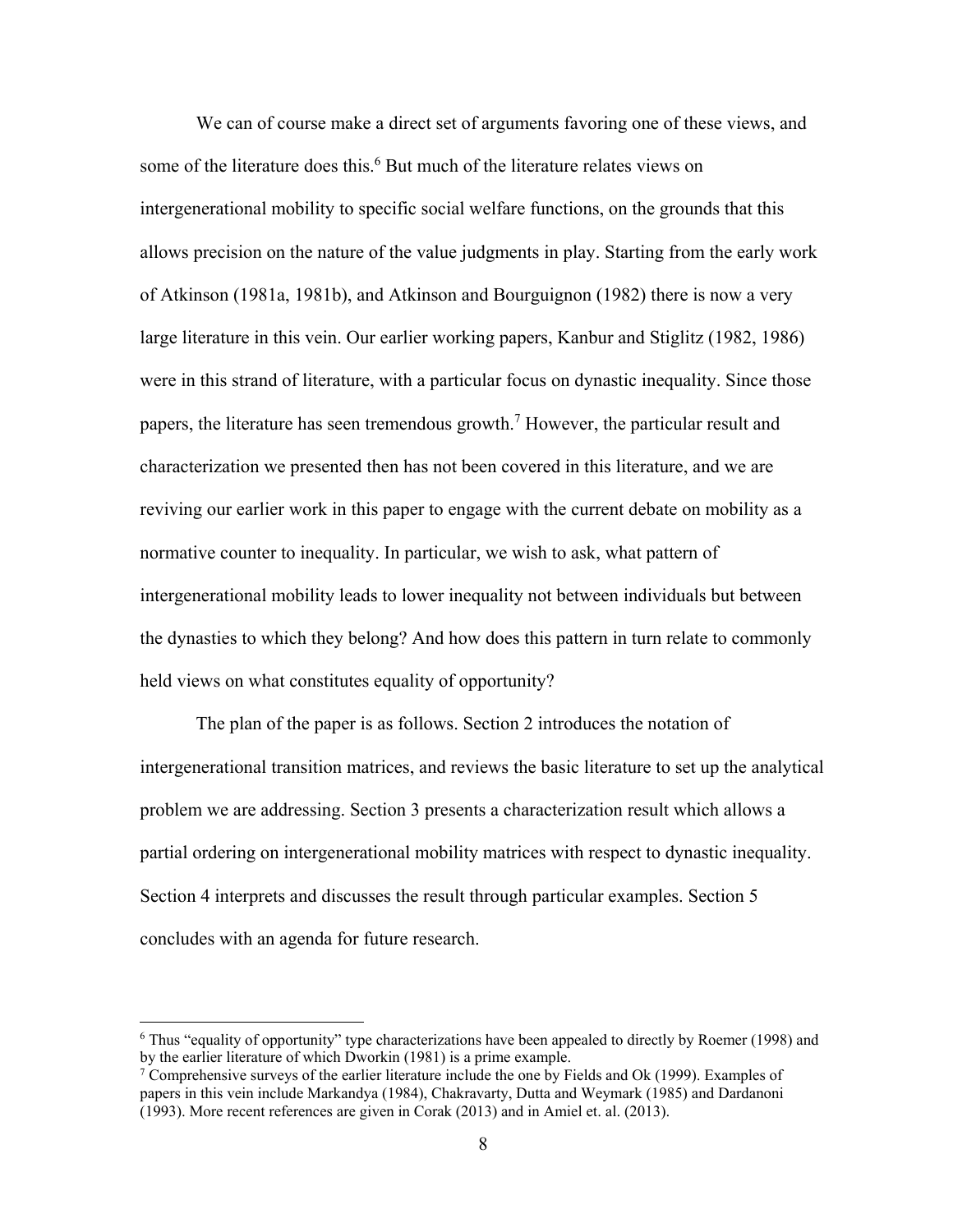#### **2. The Model and A Standard Result**

Let us specify the n x n transition matrix:

$$
A = || a_{ij} ||; a_{ij} \ge 0, \sum_{j=1}^{n} u_{ij} = 1
$$
\n(2.1)

whose typical element  $a_{ij}$  is the probability of movement from income category i to income category j. In our case the transition can best be thought of as inter-generational.<sup>8</sup> Let there be n categories of incomes with income levels

$$
y_1 \le y_2 \le y_3 \le \dots \le y_n \tag{2.2}
$$

For simplicity, the transition matrix A will be assumed to be constant over time and, where appropriate, the probability that a particular income category is occupied will be identified with the proportion of people who actually end up in that category.

 An oft encountered view on what constitutes greater mobility may be characterized as the "diagonals view". Thus a transition matrix  $A = ||a_{ij}||$  is said to exhibit greater mobility than a transition matrix  $B = ||b_{ij}||$  if  $a_{ii} \le b_{ii}$  for all i with strict inequality for some i, in other words each diagonal element of A is no larger than the corresponding diagonal element of B. A "strong diagonals view" can be characterized as saying that  $a_{ij} \ge b_{ij}$  for all  $i\neq j$  with strict inequality for some  $i\neq j$ . Shorrocks (1978) called this property of a mobility matrix "monotonicity".

 The extreme of immobility in the "diagonals view" is of course the case of the Identity matrix:

1

<sup>8</sup> If the incomes are those of an individual in a particular year, and there were perfect capital markets, all that would matter is the present discounted value of income over his life, i.e. if individuals lived for two periods and the interest rate were zero, it is the inequality in  $y_t + y_{t+1}$  that we would study. This is a very special case of the more general model that we formulate below, with a linear utility function. Implicitly, in our more general formulation, we do not allow intertemporal smoothing.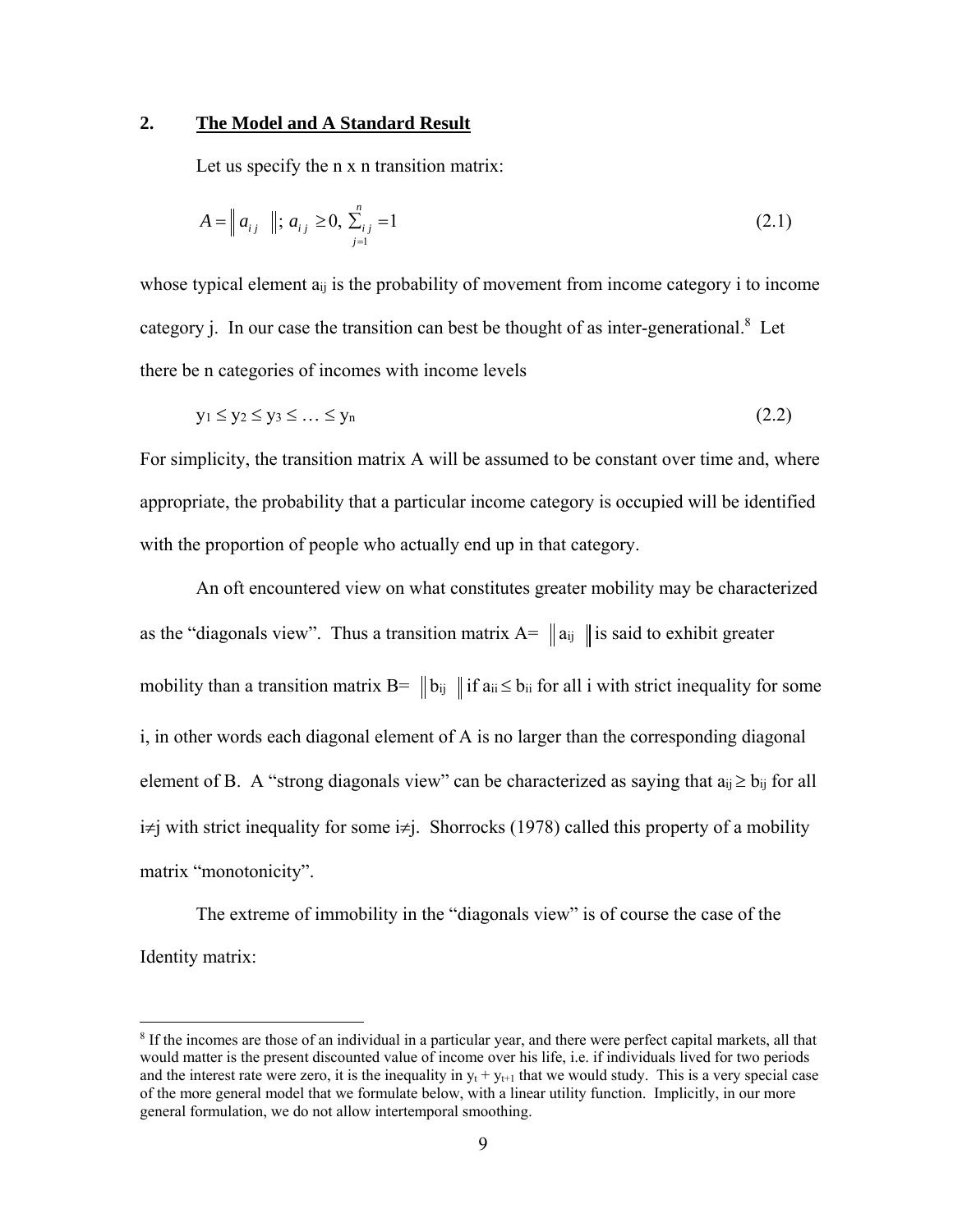$$
A = I; a_{ij} = \delta_{ij} = \begin{cases} 1 & \text{for } i = j \\ 0 & \text{for } i \neq j \end{cases}
$$
 (2.3)

In this case, families' status remains unchanged generation after generation. Strong monotonicity simply means that there is a smaller probability of remaining in the same position, and a higher probability of going into *every other position.* 

The other extreme is sometimes argued to be the matrix which has ones along the nonleading diagonal and zero's elsewhere:

$$
A = K; \ a_{ij} = k_{ij} = \begin{cases} 1 \text{ for } j = n+1-i \\ 0 \text{ for } j \neq n+1-i \end{cases} \tag{2.4}
$$

Atkinson (1981a) calls this the case of "complete reversal". Those at the bottom move to the top and vice versa. Atkinson contrasts this with another view of perfect mobility, namely that of "equality of opportunity" as indicated by independence of future prospects from the current situation. This is given by a matrix whose rows are identical

$$
E = \begin{bmatrix} g' \\ g' \\ g' \end{bmatrix} \tag{2.5}
$$

Where *a* represents the vector of transition probabilities, identical for every initial state. Shorrocks (1978) also uses (2.5) to define his property PM ("perfect mobility"). As Shorrocks goes on to show, one cannot both hold the "diagonals view" and the "equality of opportunity view" simultaneously. For example, with

$$
A = \begin{bmatrix} 0 & 1 \\ 1 & 0 \end{bmatrix} \text{ and } B = \begin{bmatrix} \frac{1}{2} & \frac{1}{2} \\ \frac{1}{2} & \frac{1}{2} \end{bmatrix}
$$
 (2.6)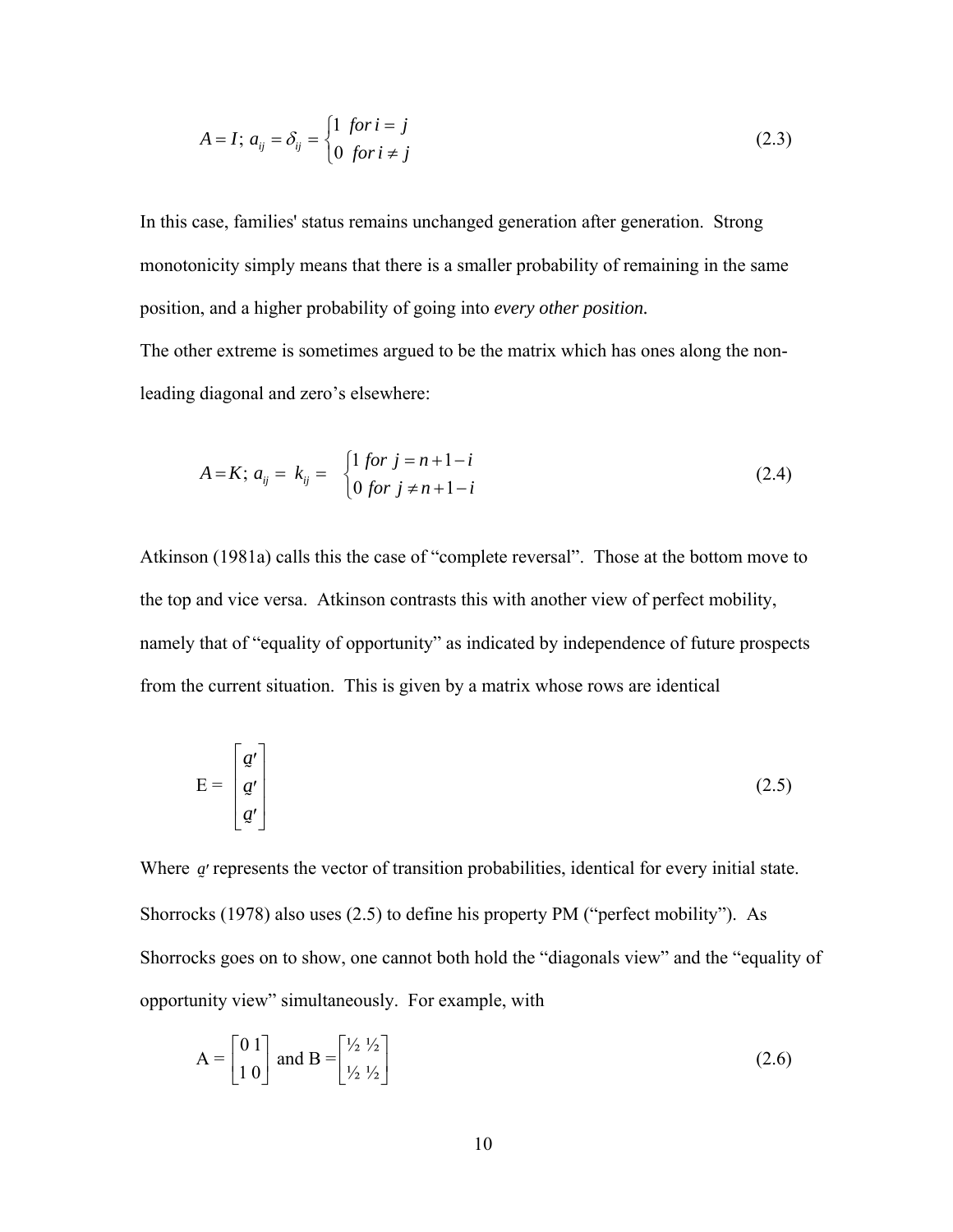it should be clear that A is better than B on the diagonals view while the reverse is true on the equality of opportunity view. This disjuncture came to be well appreciated in the technical literature which developed since the work of Shorrocks and Atkinson (see for example the survey by Fields and Ok (1999)), and yet one finds both views present in the discourse on intergenerational mobility.

 There has been considerable development in the literature through specification of explicit dynastic social welfare functions. Consider a two period world with dynasty i currently having income y<sub>i</sub>. Thus income in the next period is  $y_i$  with probability  $a_{ij}$ , from (2.1). If  $W(y_i, y_i)$  represents the welfare from incomes  $(y_i, y_i)$ , then the expected welfare of dynasty i  $is^9$ 

$$
V_i = \sum_{j=1}^n a_{ij} W(y_i, y_j)
$$
 (2.7)

If  $p_i^o$  is the proportion of total units in category i, then social welfare will be some function of the V<sub>i</sub> s and the  $p_i^o$  s. If we suppose that social welfare S is additive in dynastic welfares, then

$$
S = \sum_{i=1}^{n} p_i^o \sum_{j=1}^{n} a_{ij} W(y_i, y_j)
$$
 (2.8)

This is, in fact, the social welfare function considered by Atkinson (1981a, b). Let us now impose the condition that income transitions are in a steady state, so that the snapshot distribution of income remains unchanged over time.<sup>10</sup> Then

$$
\mathrm{p}^0=\mathrm{p}^1=\mathrm{p}^*
$$

 $\overline{a}$ 

<sup>&</sup>lt;sup>9</sup> Note that with individual risk neutrality and zero rate of pure time preference  $V_i = y_i + \sum_{j=1}^{n}$ *n*  $\sum_{j=1}$  a<sub>ij</sub>y<sub>j</sub>

<sup>&</sup>lt;sup>10</sup> Kanbur and Stromberg (1988) is an example of a line of work which assesses the dominance properties of income distributions  $p^0$ ,  $p^1$ , .... $p^t$ .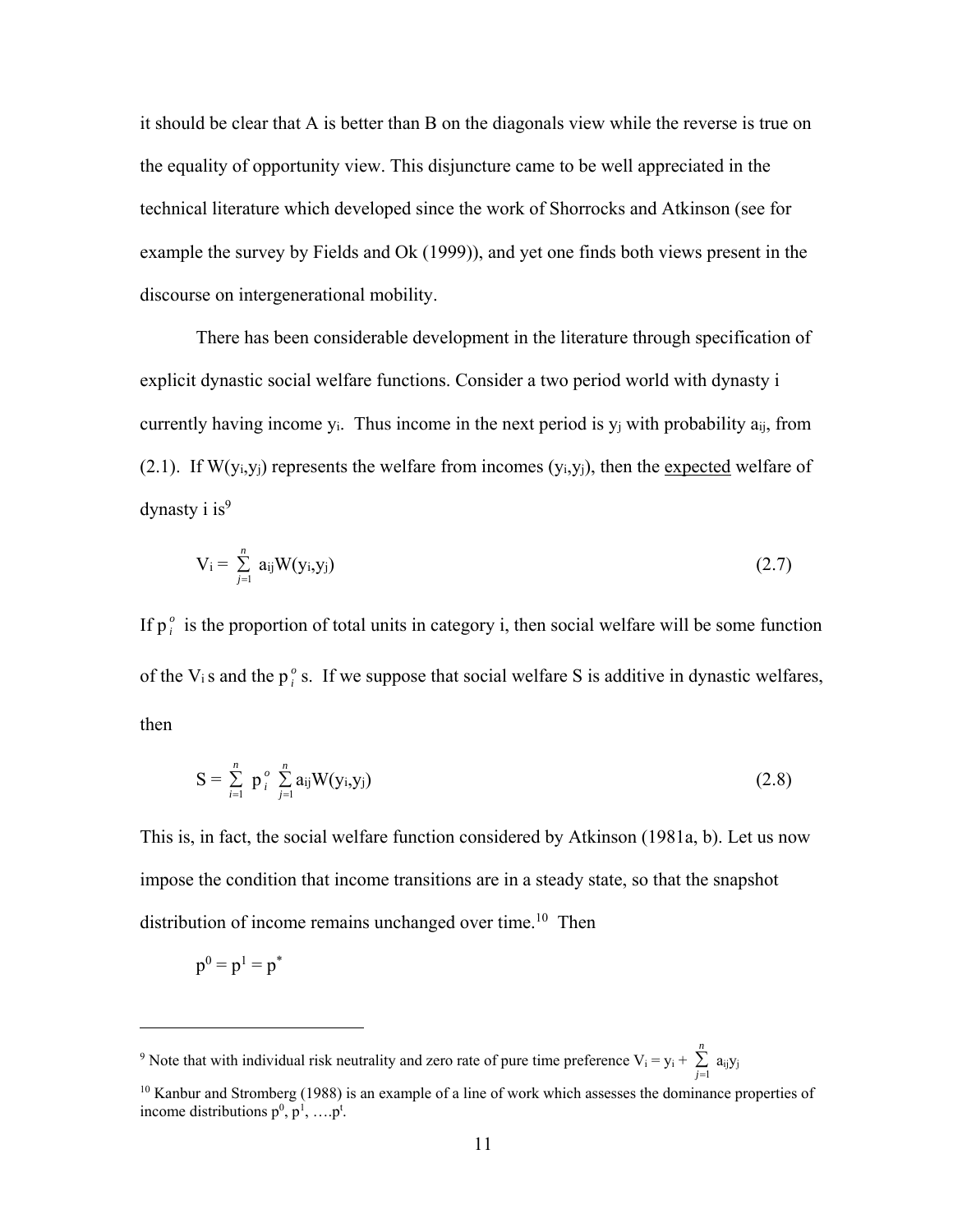The class of bistochastic transition matrices *i.e.* those for which

$$
a_{ij} \ge 0 \qquad ; \qquad \sum_{j=1}^n a_{ij} = \sum_{i=1}^n a_{ij} = 1 \tag{2.9}
$$

all have a steady state distribution of the form

$$
p^* = \left(\frac{1}{n}, \frac{1}{n}, \frac{1}{n}, \dots, \frac{1}{n}\right) \tag{2.10}
$$

i.e. equal numbers in each category. The bistochastic assumption is made by Atkinson (1981a, b) and the subsequent literature to focus on the pure consequences of mobility, independent of the impact on the long run snapshot distribution of income.<sup>11</sup>

 Focusing then just on mobility, and by analogy with multivariate stochastic dominance, a condition is derived by Atkinson (1981a, 1981b) for one transition matrix to give a higher social welfare than another for a class of social welfare functions. If

 $A = ||a_{ij}||$  and  $B = ||b_{ij}||$ 

are the two transition matrices being compared and social welfare is given by (2.8) with

 $p_i^o = p_i^* = \frac{1}{n}$ *n* for all i, then it can be shown that

$$
S^A \ge S^B \text{ for all } W(\bullet, \bullet) \text{ such that } \frac{\partial^2 W}{\partial y_i \partial y_j} \le 0
$$

if and only if

 $\overline{a}$ 

$$
M = \sum_{i=1}^{k} \sum_{j=1}^{m} (a_{ij} - b_{ij}) \le 0 \text{ for all } k, m.
$$
 (2.11)

This condition on transition matrices is essentially equivalent to the cumulative of the bivariate distribution of (yi,yj) being nowhere greater in society A than in society B.

<sup>&</sup>lt;sup>11</sup> This is also referred to as the distinction between "structural mobility" and "exchange mobility" the latter being the case where the snapshot distributions are held constant.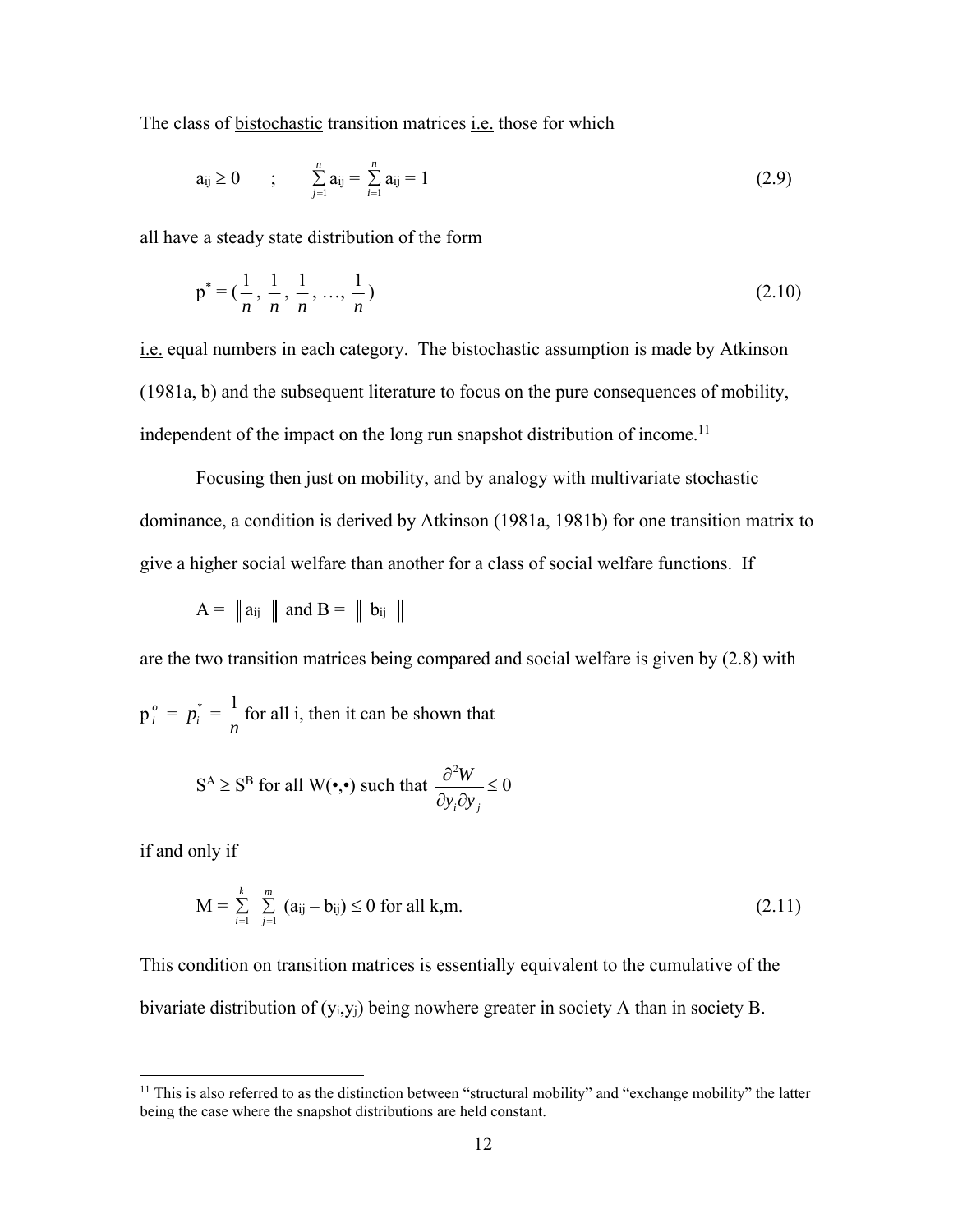The result in (2.11) gives a specific method of comparing intergenerational transition matrices. Notice that according to this criterion although E dominates I, K dominates E. Thus equality of opportunity does not necessarily lead to higher social welfare as specified here.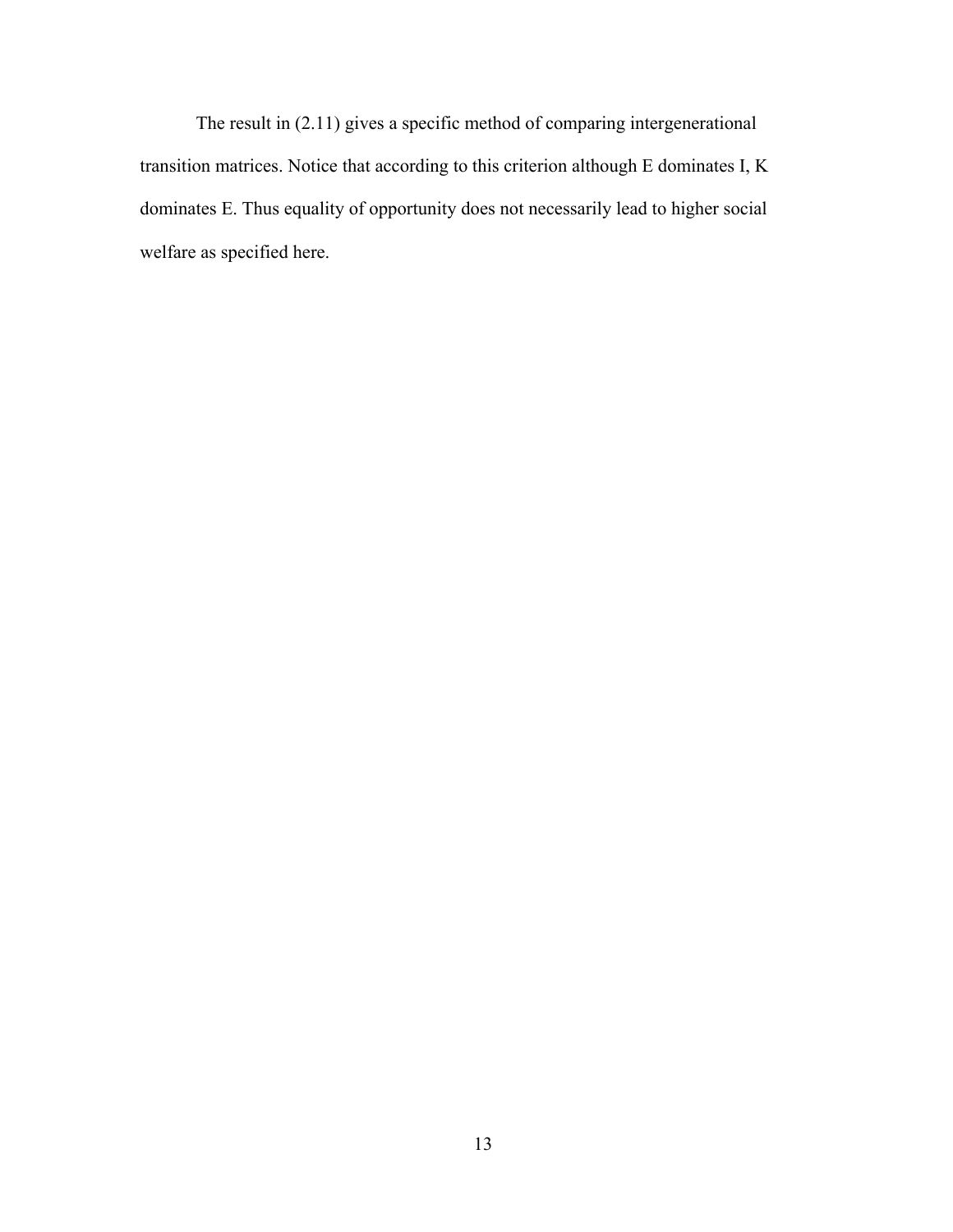#### **3. Mobility and Dynastic Inequality: A Characterization Result**

 We continue to assume a bistochastic transition matrix with the income distribution in steady state. The bistochastic assumption is restrictive but (i) it focuses attention on "pure" mobility or "exchange mobility" and (ii) as Atkinson (1981a) argues, if the income categories are quantiles then the transition matrix is by definition bistochastic.<sup>12</sup> Notice that since the steady state of a bistochastic transition matrix has equal numbers in each category, we can normalize to the situation where there is one person in each category. We will, however, need to be careful and not give a strict cardinal interpretation to income levels yi associated with each category.

 We will further simplify the dynasty's intertemporal utility to be the expected discounted value of a given instantaneous utility function with a constant discount rate. Then for a two period world dynasty i's lifetime expected welfare is given by

$$
V_i = U(y_i) + \gamma \sum_{j=1}^{n} a_{ij} U(y_j) \quad ; \quad i = 1, 2, ..., n
$$
 (3.1)

where  $\gamma$  is the discount factor (lying between 0 and 1) and U( $\bullet$ ) is the instantaneous utility function. In this case the condition on  $W( )$  in result (2.11) is satisfied with standard utility functions  $U(.)$ .

 However, what happens in the case of dynasties which live more than two generations? In this case the two period results of Atkinson (1981a, 1981b), and the bivariate results of Atkinson and Bourguignon (1982), are no longer valid. Indeed, it is not

 $\overline{a}$ 

 $12$  Key papers in the literature make further restrictive assumptions, for example the assumption that a matrix is "monotone" in other words, the rows of the matrix from a sequence of stochastic domination (Dardanoni, 1993). Dardanoni, Fiorini and Forcini (2010) argue that this assumption is borne out in reality. However, the income categories corresponding to say the deciles differ across societies, and we may also care a great deal about those.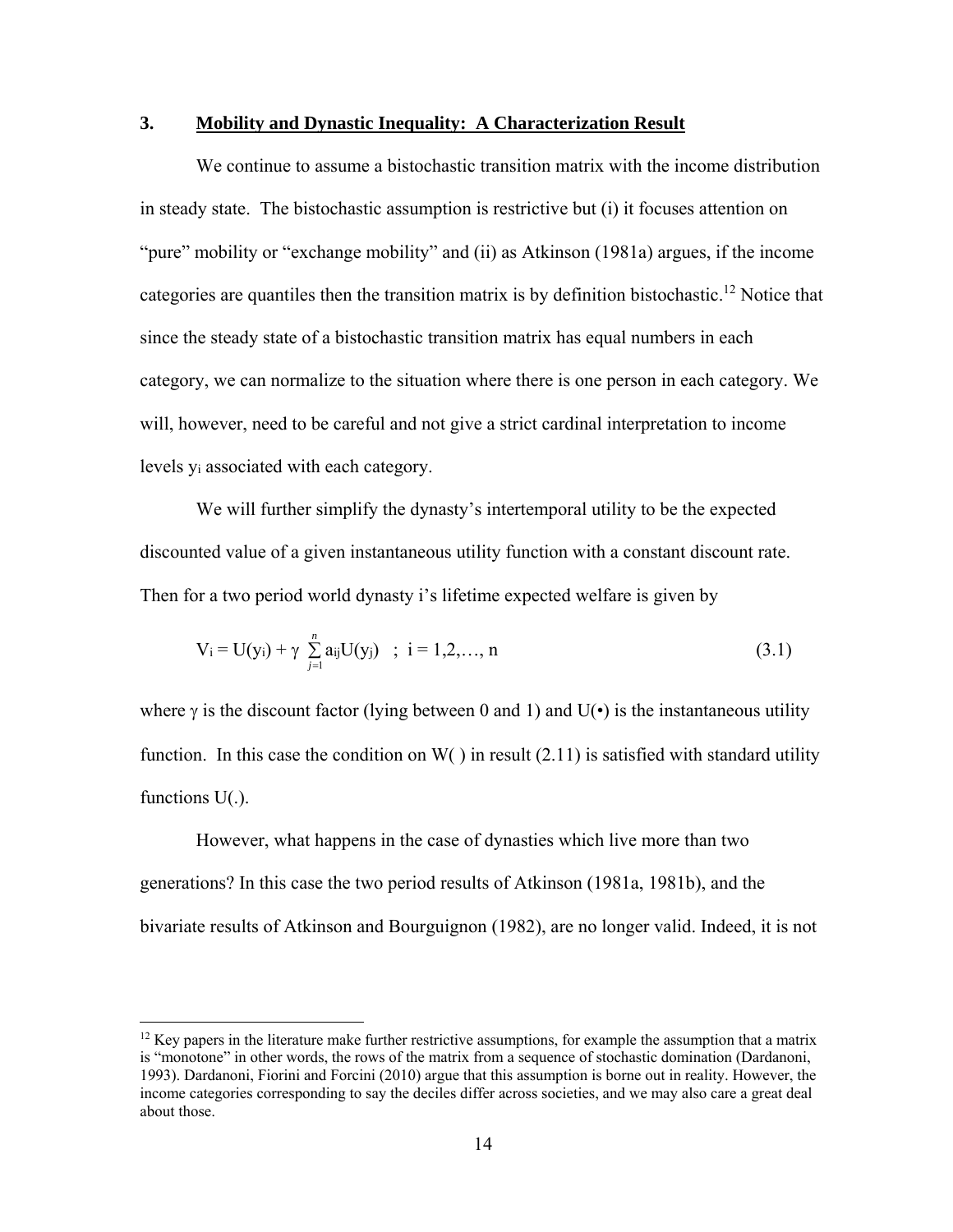exactly clear what the analogy would be for the condition on the social welfare function in the bivariate case, and how and whether even a similar class of results could be derived.

 Thus the Atkinson (1981a and 1981b) results are somewhat limited in the long lived dynasties case. In what follows we extend their analysis to the case of infinitely lived dynasties. If we define<sup>13</sup>

$$
U = (U(y_1), U(y_2), ..., U(y_n))'
$$
\n(3.2)

as the column vector of utilities of income, then we can stack the expressions in (3.1) to give

$$
V = U + \gamma A U \tag{3.3}
$$

where  $V$  is the vector of dynastic expected welfares. For a  $T$  generations world  $(4.3)$  $\tilde{ }$ becomes

$$
V = \left[I + \gamma A + \gamma^2 A^2 + \dots + \gamma^T A^T\right] U \tag{3.4}
$$

if we let  $T \rightarrow \infty$  then under standard conditions we get

$$
V = [I - \gamma A]^{-1} U \tag{3.5}
$$

Now it can be shown that

 $\overline{a}$ 

$$
g' V = \frac{1}{1 - \gamma} g' U \text{ where } g' = (1, 1, \dots, 1)
$$
 (3.6)

so that the sum of dynastic welfare is the same for all transition mechanisms in this class. This allows us to focus purely on the inequality of dynastic welfare. Instead of simply taking the sum of  $V_1, V_2, \ldots, V_n$ , we will let social welfare be

$$
S = S(V_1, V_2, ..., V_n)
$$
 (3.7)

<sup>&</sup>lt;sup>13</sup> This approach from Kanbur and Stiglitz (1982, 1986) was also followed for example by Dardanoni (1993).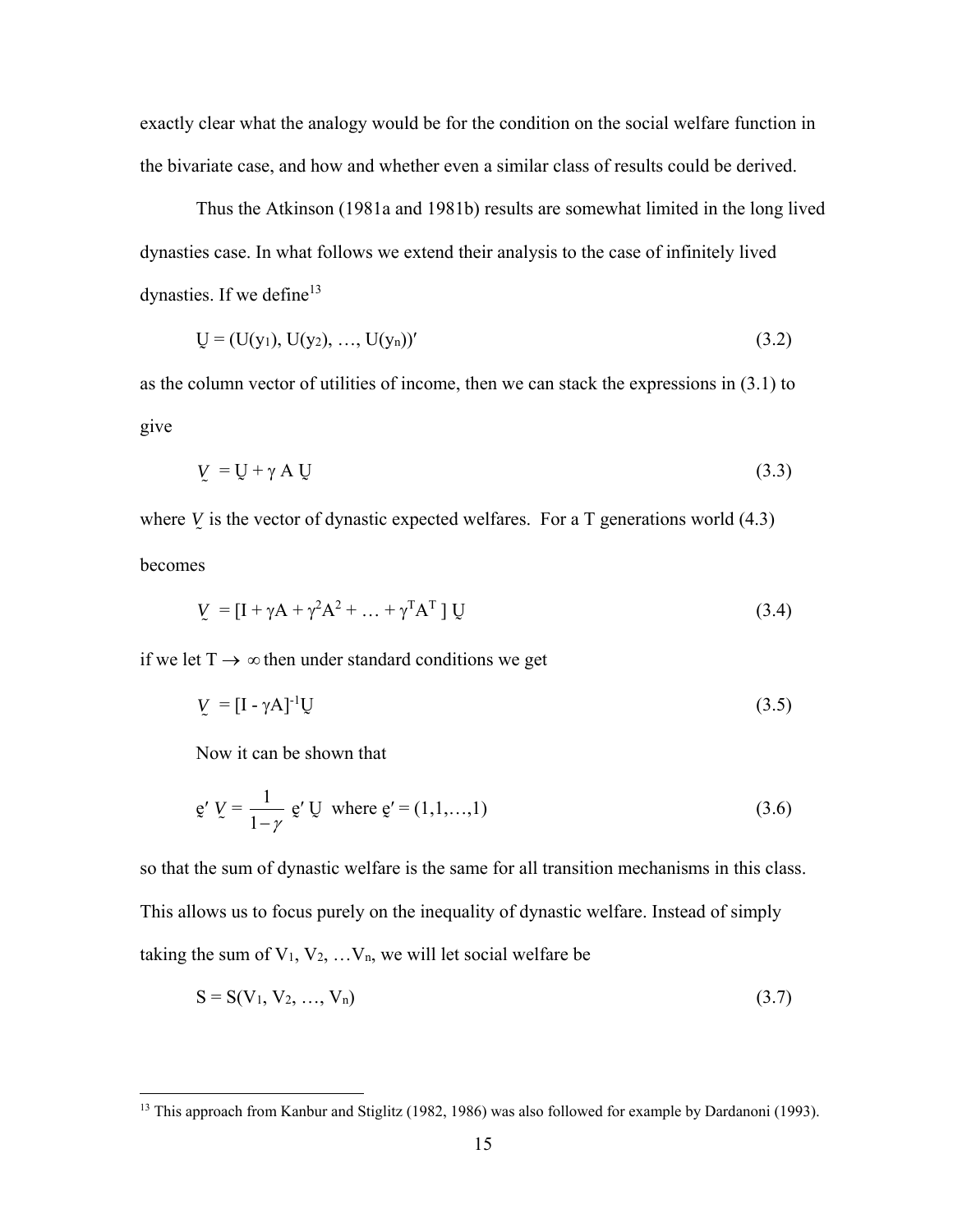where  $S(\cdot, \cdot, \ldots, \cdot)$  is now a symmetric, quasi-concave function, assumptions which are meant to capture, respectively, anonymity and egalitarianism with respect to dynastic prospects.

 Our object is to rank transition matrices according to the social welfare function (3.7). Denote  $V^A$  and  $V^B$  as the vector of lifetime utilities under two transition matrices A and B:

$$
V^A = [I - \gamma A]^{-1} U
$$
  
\n
$$
V^B = [I - \gamma B]^{-1} U
$$
\n(3.8)

and let

$$
S^A = S(\underline{V}^A); \quad S^B = S(\underline{V}^B)
$$
\n
$$
(3.9)
$$

we can now state the basic result of this section:

Proposition:  $S^A \geq S^B$  for all symmetric, quasi-concave  $S(\cdot)$  for all  $(y_1, y_2, \ldots, y_n)$  and all  $U(\cdot)$  which are unique up to a positive linear transformation, if and only if there exists a bistochastic matrix Q such that

$$
B = \frac{1}{\gamma} [I - Q] + AQ
$$

Proof of Sufficiency

$$
B = \frac{1}{\gamma} [I - Q] + AQ
$$
  
\n
$$
= > [I - \gamma B] = [I - \gamma A]Q
$$
  
\n
$$
= > [I - \gamma A]^{-1} = Q[I - \gamma B]^{-1}
$$
  
\n
$$
= > [I - \gamma A]^{-1}U = Q[I - \gamma B]^{-1}U \qquad \text{for all } (y_1, y_2, \dots, y_n) \text{ and all } U(\cdot)
$$
  
\n
$$
= > U^A = Q U^B
$$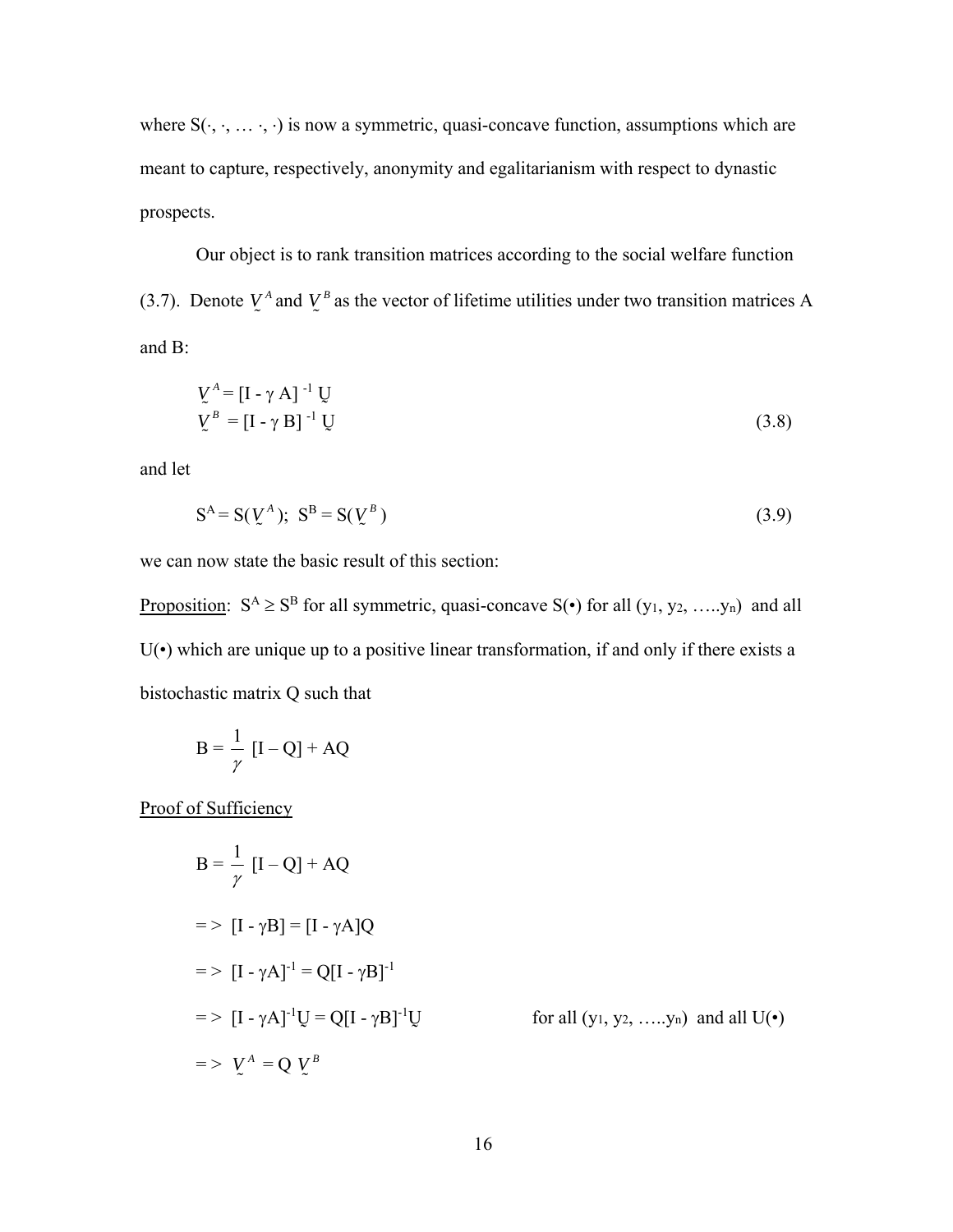Now if it is not the case that  $V_1^A \leq V_2^A \leq ... \leq V_n^A$ , simply permute them to give

$$
\hat{V}^{\text{A}} = P_{\text{A}} V_{\text{A}}
$$

where the vector  $\alpha^A$  is ordered so that  $V_{\alpha}$  $V_{1}^{A} \leq V_{2}^{A}$  $V_2^A$  ...  $\leq \hat{V}_n^A$ , and P<sub>A</sub> is the appropriate permutation matrix. Similarly, use an appropriate permutation matrix P<sub>B</sub> to reorder  $V^B$  to  $\hat{V}^{\text{B}}$ . The argument now continues as follows:  $\tilde{ }$ 

$$
\hat{V}^{A} = Q V^{B}
$$
\n
$$
= \sum P_{A} V^{A} = P_{A} Q P_{B}^{-1} P_{B} V^{B}
$$
\n
$$
= \sum \hat{V}^{A} = [P_{A} Q P_{B}^{-1}] \hat{V}^{B}
$$
\n
$$
= \sum \hat{V}^{A} = \hat{Q} \hat{V}^{B}
$$

It is easy to check that the inverse of a permutation matrix is itself a permutation matrix and hence  $\hat{Q} = P_A Q P_B^{-1}$  is also a bistochastic matrix. But from Dasgupta, Sen and Starrett (1973, Theorem 1),

$$
\hat{V}^{\text{A}} = \hat{Q} \ \hat{V}^{\text{B}} \text{ where } \hat{Q} \text{ bistochastic}
$$

$$
= > S \ (\hat{V}^{\text{A}}) \ge S (\hat{V}^{\text{B}})
$$

for all symmetric quasi-concave functions  $S(\cdot)$ . Moreover, by symmetry of the  $S(\cdot)$ function,

$$
S(\hat{V}^A) = S(V^A) \; ; \; S(\hat{V}^V) = S(V^B) \; ; \; \text{so that}
$$
  

$$
S(V^A) \geq S(V^B) \text{ and sufficiency is proved.}
$$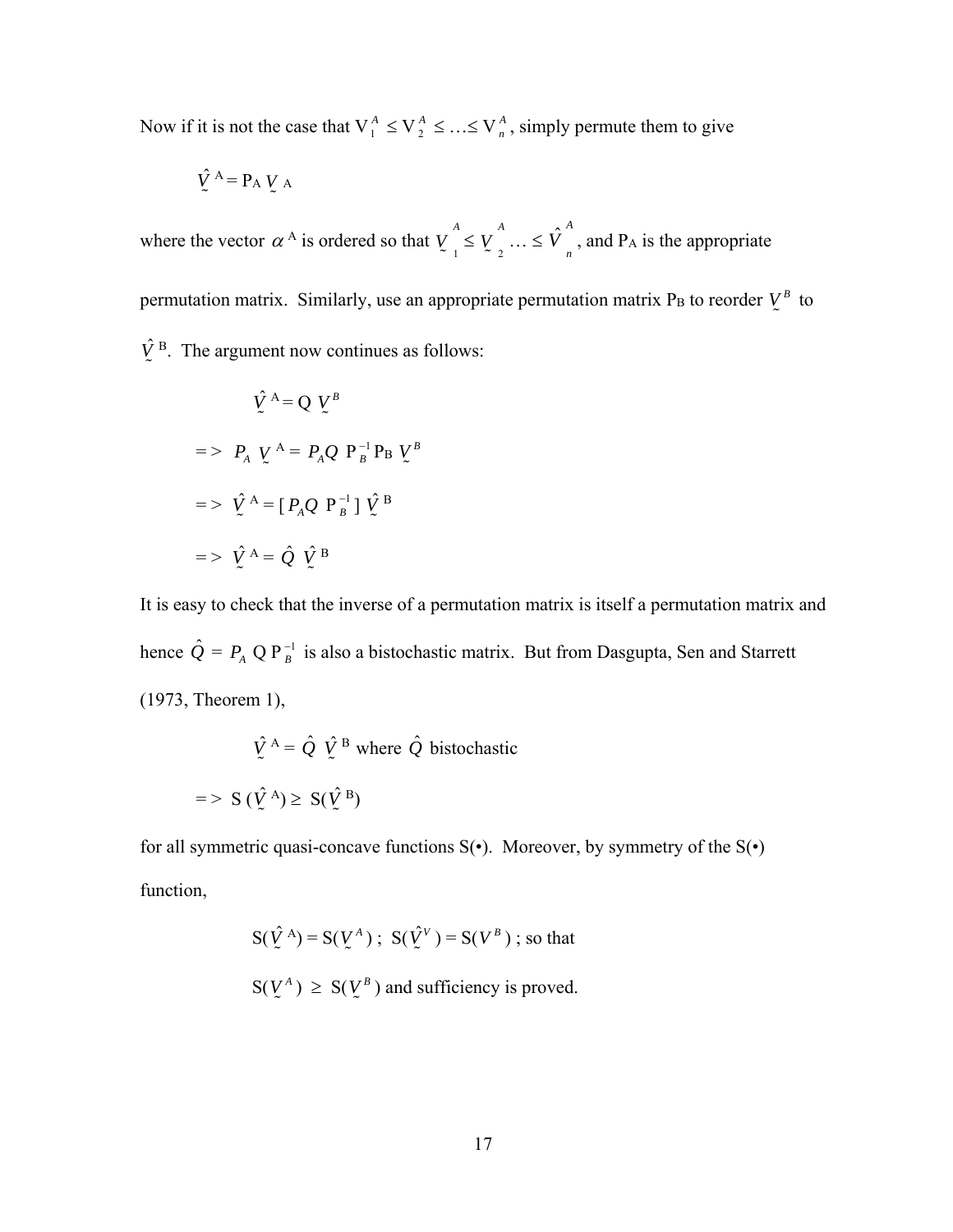Proof of Necessity

 $S(\mathcal{V}^A) \geq S(\mathcal{V}^B)$ for all symmetric quasi-concave functions  $S(\cdot)$ , all  $(y_1, y_2,$  $..., y_n$ , and all  $U(\cdot)$  unique up to a positive linear transformation  $=$  > S ( $\hat{V}^{A}$ )  $\geq$  S( $V^{B}$  $\tilde{ }$ by symmetry of  $S(\cdot)$  $=$  > there exists a bistochastic matrix  $\hat{Q}$  such that  $\hat{V}^{\text{A}} = \hat{Q} \hat{V}^{\text{B}}$  from Dasgupta, Sen and Starrett (1973), Theorem 1  $\tilde{ }$ Ĩ  $=$  >  $P_A^{-1}$   $\hat{V}_A^A = P_A^{-1}$   $\hat{Q}$   $P_B$   $P_B^{-1}$   $\hat{V}_B^B$  $=$   $>$   $\mathop{\rm {}V}\nolimits^{A}$   $=$   $[$   $P_{A}^{-1}$   $\hat{Q}$   $P_{B}$   $]$   $\mathop{\rm {}V}\nolimits^{B}$  $\tilde{ }$  $=$  >  $V^A = Q V^B$  $\tilde{ }$  $=$  > [I - γA] <sup>-1</sup> *U* = Q[I - γB] <sup>-1</sup> *U*  $\tilde{ }$  $\tilde{ }$  $=$  > [I -  $\gamma$ A]<sup>-1</sup> = Q[I -  $\gamma$ B]<sup>-1</sup> Since the above equality is true for all (y<sub>1</sub>, y<sub>2</sub>,  $...,v_n$ ) and all  $U(\cdot)$  unique up to a positive linear transformation  $=$  > B =  $\frac{1}{ }$ 

and proof of necessity is completed.

 $[I - Q] + AQ$ 

γ

 $\overline{a}$ 

 We thus have a characterization result on intergenerational mobility—what two patterns must look like so that we can say with confidence that dynastic inequality is lower in one than the other.14 How does the result relate to conventional views on "more mobility" or "equality of opportunity"? The next section interprets the result in light of this discourse.

<sup>&</sup>lt;sup>14</sup> Dardanoni (1993) also presents characterization results for the class of monotone matrices.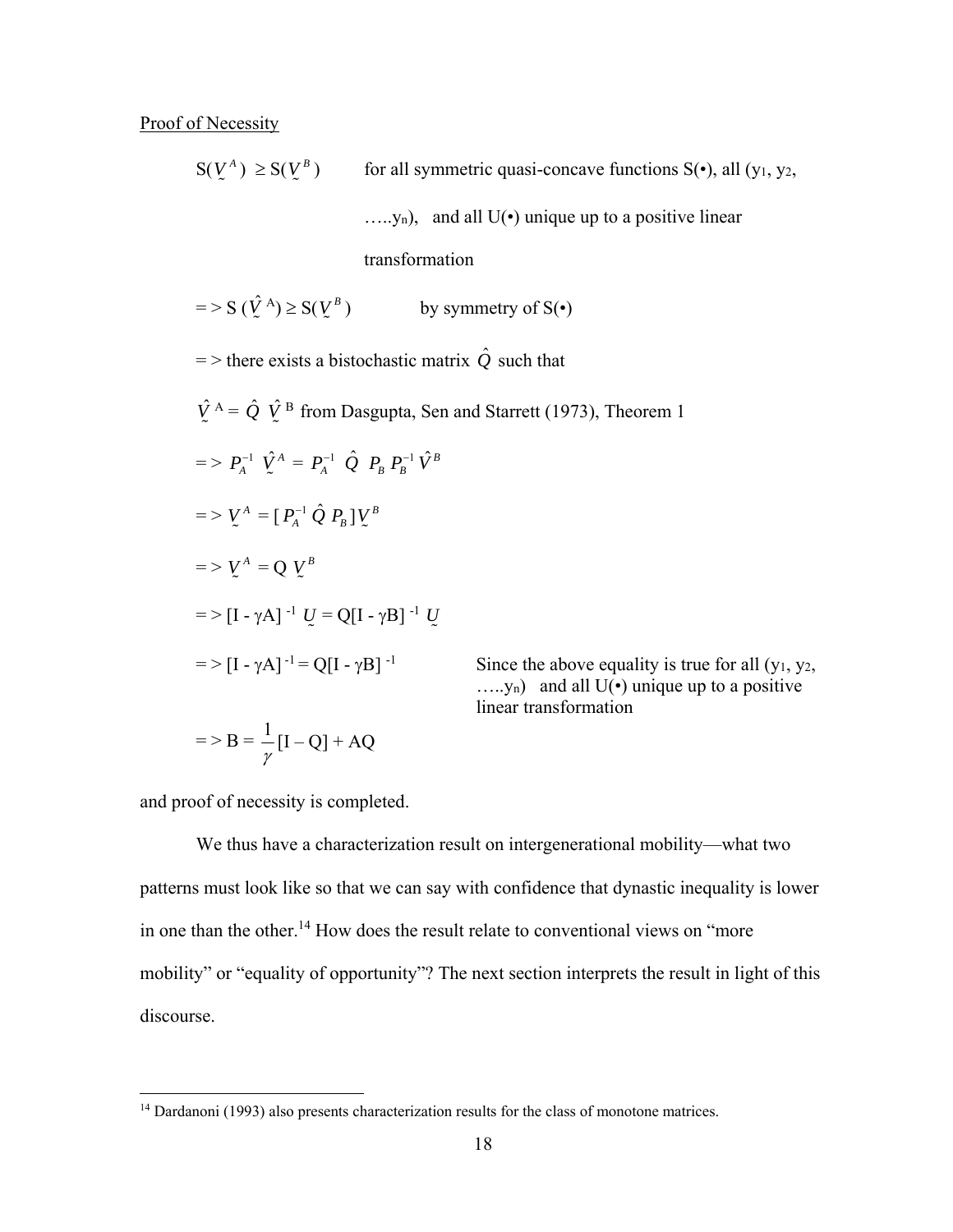#### **4. Interpretations**

 It should be noted that the theorem of the previous section provides us with a necessary and sufficient characterization result. Within the class of bistochastic transition matrices and restricting ourselves to steady states; if we are not willing to specify the social welfare function in any greater detail than that it be symmetric and quasi-concave in dynastic expected welfares; and if we accept that lifetime utility is the present discounted sum of non-Neumann Morgenstern expected utility over an infinite horizon; then to say that social welfare is higher under transition matrix A than under transition matrix B, is equivalent to saying that A and B stand in the relation

$$
B = \frac{1}{\gamma} \left[ I - Q \right] + AQ \tag{4.1}
$$

where Q is a bistochastic matrix. Of course, this is a very strong requirement. But under the conditions stated this is all that can be said. One route for further research may be to relax some of these conditions, but here we will restrict ourselves to relating (4.1) to some conventional views on "greater mobility".

 Given any two bistochastic transition matrices A and B, from (4.1) we simply have to check whether or not

$$
Q = [I - \gamma A]^{-1} [I - \gamma B]
$$
\n
$$
(4.2)
$$

is a bistochastic matrix. Then, and only then, will A's welfare ranking be higher than that of B for the class of social welfare functions being considered. Now using

$$
[\mathrm{I} \text{ -- } \gamma \mathrm{A}]^{\text{-1}} = \sum_{t=o}^{\infty} \gamma^t \mathrm{A}^t
$$

it can be seen that

$$
\underline{e'} \, \mathbf{Q} = \underline{e'} \, ; \mathbf{Q} \, \underline{e} = \underline{e} \tag{4.3}
$$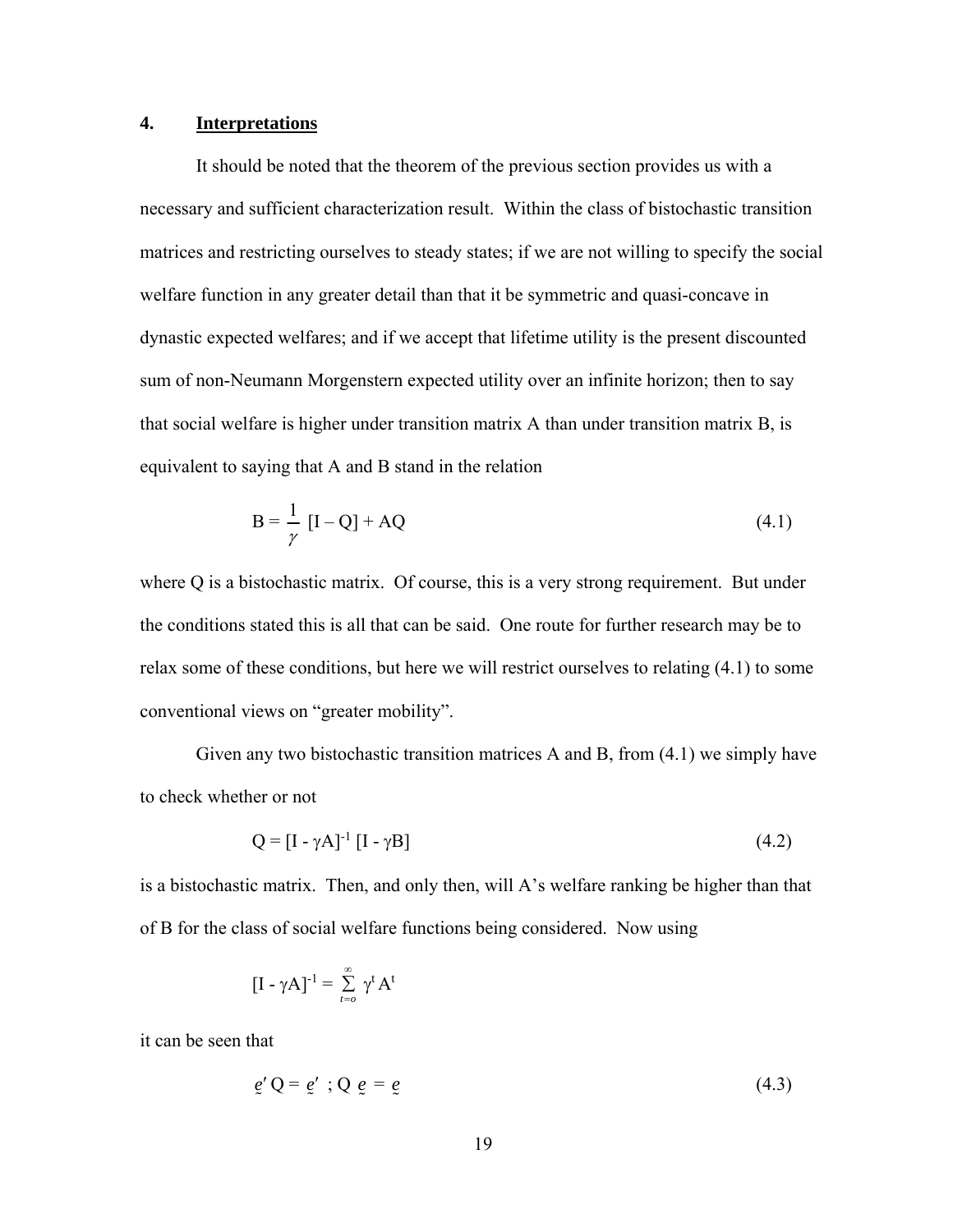Thus all that remains to be checked is whether each element of the matrix in (4.2) is nonnegative i.e. whether  $q_{ii} \ge 0$ .

 For any two matrices, calculation of (4.2) and checking if the resultant matrix in non-negative is the operational method of identifying social welfare dominance in our setting. It is the equivalent of the Lorenz curve comparison in the static case, and of the Atkinson criterion (2.11) in the case of measuring mobility for two period dynasties.

Let us illustrate  $(4.2)$  with some examples. Start with an intuitively obvious case. How does the identify matrix compare to other bistochastic matrices? Let  $B = I$  in (4.2) and let A be any other bistochastic matrix, noting that from the many steady state distributions for I we choose  $p^* = (\frac{1}{n})$ *n*  $\frac{1}{1}$ *n*  $\frac{1}{1}$ *n* ,…, <sup>1</sup> *n* ) to maintain comparability. Then from (4.2)

$$
Q = (1 - \gamma) \left[ I - \gamma A \right]^{-1} \tag{4.4}
$$

all of whose elements are non-negative. Thus any matrix in the bistochastic class is ranked better than the identity matrix. Moreover, letting  $A = I$  in (4.2) we get

$$
Q = \frac{1}{1 - \gamma} \left[ I - \gamma B \right] \tag{4.5}
$$

some of whose off-diagonal elements will always be negative if B is not itself the identity matrix. Thus I is not ranked better than any other bistochastic matrix. It is in this sense that I is the unique globally "worse" transition matrix in the bistochastic class if the objective is dynastic inequality.

Consider now the "equality of opportunity view", which would regard the matrix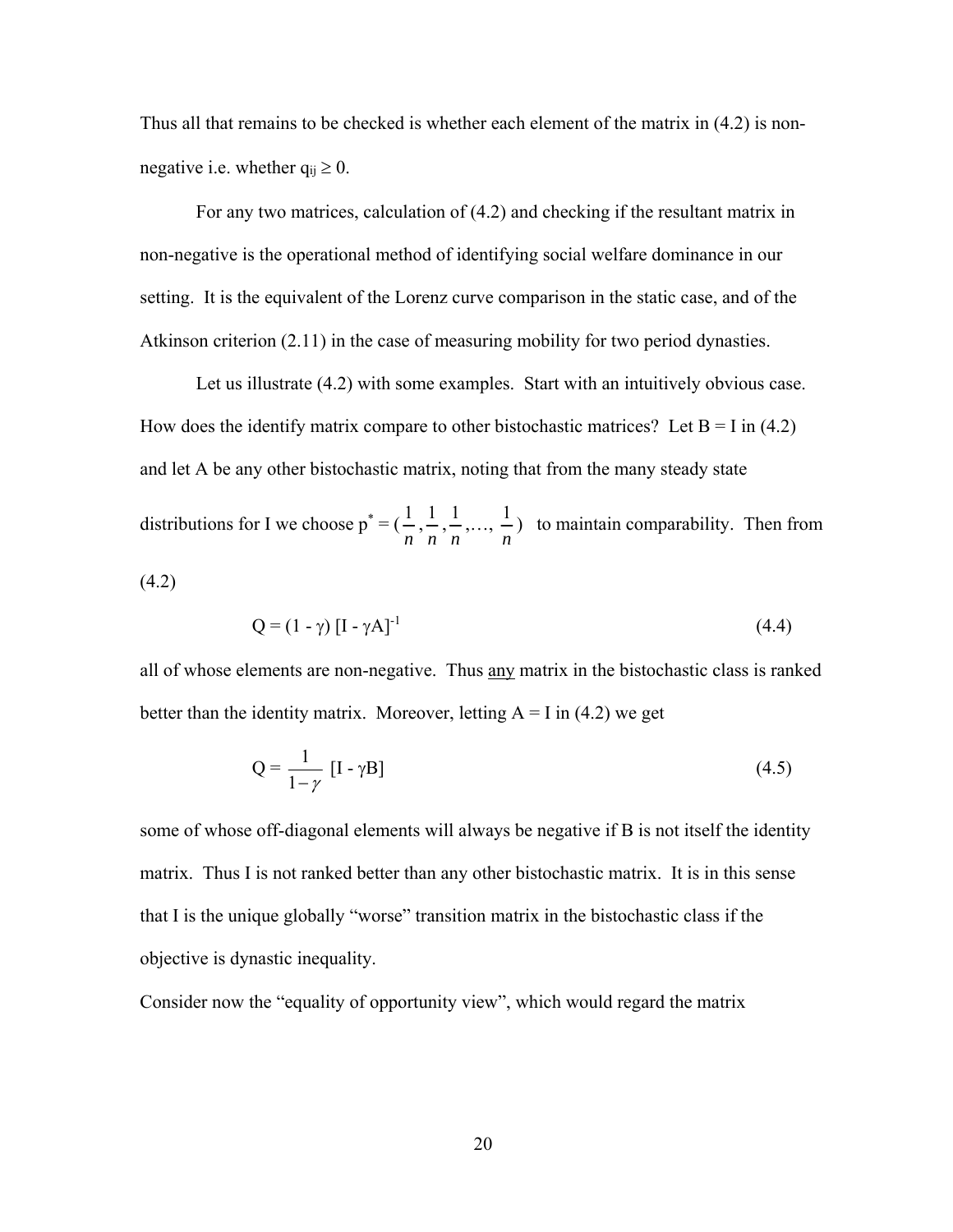$$
E = \begin{bmatrix} e' \\ \frac{1}{n} \\ e' \\ \vdots \\ e' \end{bmatrix} = \begin{bmatrix} \frac{1}{n} & \frac{1}{n} & \dots & \frac{1}{n} \\ \frac{1}{n} & \frac{1}{n} & \dots & \frac{1}{n} \\ \vdots & \vdots & \ddots & \vdots \\ \vdots & \vdots & \ddots & \vdots \\ \frac{1}{n} & \frac{1}{n} & \dots & \frac{1}{n} \end{bmatrix}
$$
(4.6)

as the best in the class of bistochastic transition matrices. This is of course the matrix E in (2.5) for the bistochastic case. Let us compare this with the matrix K defined in (2.4), where correlation between one period's income and the next period's income is the most negative it can be. First of all, let  $A = E$  and  $B = K$  in (5.2). Noting that  $E^2 = E$ , it is easy to show (as in Kanbur and Mukerji (1980)) that:

$$
[\mathbf{I} - \gamma \mathbf{E}]^{-1} = [\mathbf{I} + \frac{\gamma}{1 - \gamma} \mathbf{E}] \tag{4.7}
$$

we have

$$
Q = [I + \frac{\gamma}{1 - \gamma} E] [I - \gamma K]
$$

$$
= I - \gamma K + \gamma E
$$
(4.8)

In deriving the final form of  $(4.8)$  we have used the fact that KE=E. Now from  $(4.8)$  and the definition of K in (2.4),

$$
i \neq j; \quad q_{ij} = \gamma(\frac{1}{n} - k_{ij}) = \begin{cases} \gamma(\frac{1}{n} - 1) \text{ for } j = n - i + 1 \neq i \\ \frac{\gamma}{n} \text{ for } j \neq n - i + 1 = i \end{cases}
$$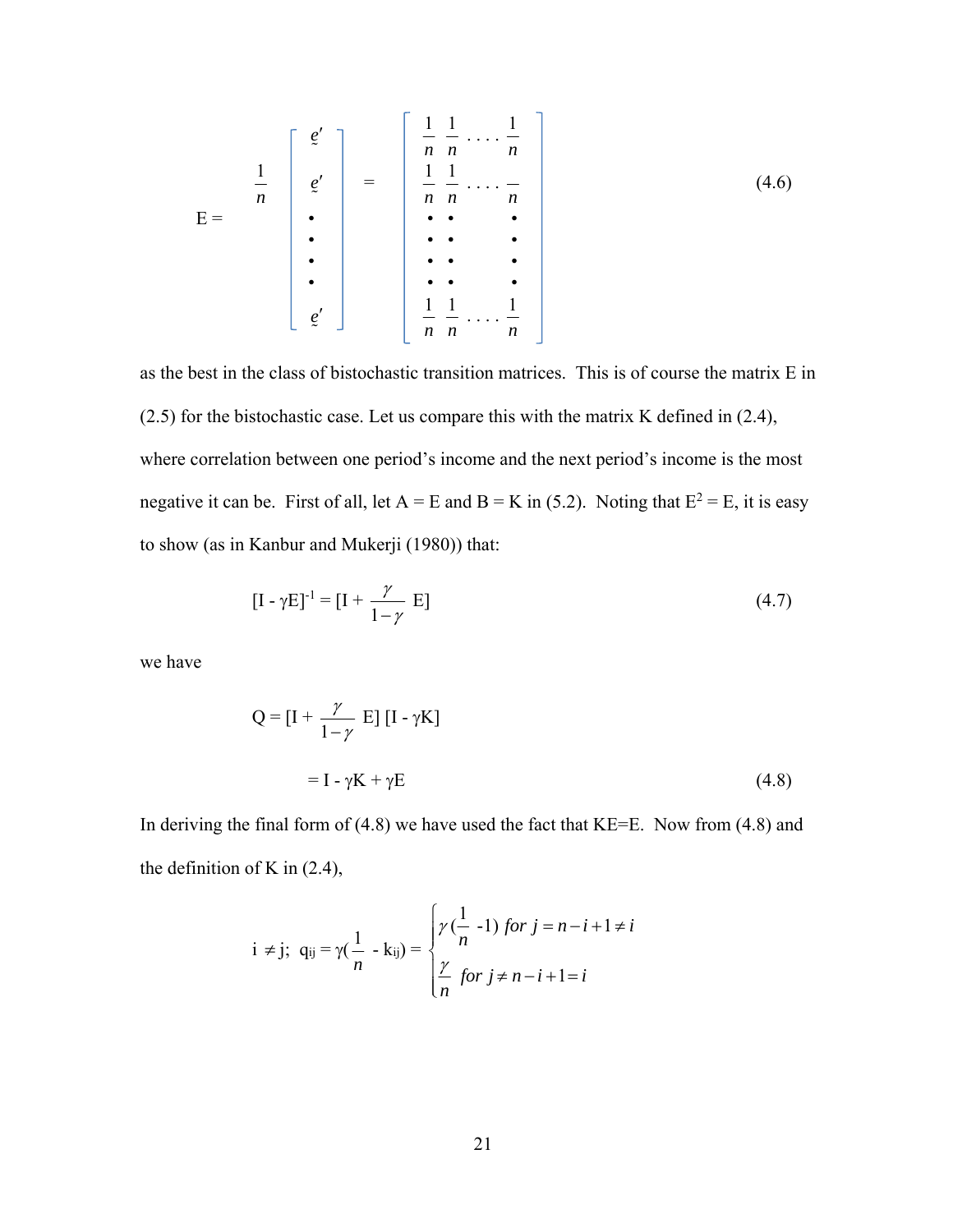$$
i = j; \ q_{ij} = 1 - \gamma k_{ii} + \gamma \frac{1}{n} = \begin{cases} 1 - \gamma + \gamma \frac{1}{n} \text{ for } i = \frac{n+1}{2} \ (n \text{ odd}) \\ 1 + \gamma \frac{1}{n} \text{ for other } i \end{cases} \tag{4.9}
$$

Thus at least some elements of Q (those for which  $j=n-i+1\neq i$ ) will be negative and E cannot be established as unambiguously better than K.

Can K be established an unambiguously better than E? Letting  $A = K$ ,  $B = E$  in (4.2), and noting that

$$
[I - \gamma K]^{-1} = \frac{1}{1 - \gamma^2} [I + \gamma K]
$$
\n(4.10)

we get

$$
Q = [I - \gamma K]^{\text{-}1} [I - \gamma E]
$$

$$
= \frac{1}{1 - \gamma^2} I + \frac{\gamma}{1 - \gamma^2} K - \frac{\gamma}{1 - \gamma} E
$$
(4.11)

hence

$$
i \neq j; q_{ij} = \frac{\gamma}{1 - \gamma^2} k_{ij} - \frac{\gamma}{1 - \gamma} \cdot \frac{1}{n} = \begin{cases} \frac{\gamma}{1 - \gamma^2} - \frac{\gamma}{1 - \gamma} \cdot \frac{1}{n} \text{ for } j = n - i + 1 \neq i \\ -\frac{\gamma}{1 - \gamma} \cdot \frac{1}{n} \text{ for } j \neq n - i + 1 \neq i \end{cases}
$$
  
i = j; q<sub>ii</sub> =  $\frac{1}{1 - \gamma^2} + \frac{\gamma}{1 - \gamma^2} k_{ii} - \frac{\gamma}{1 - \gamma} \cdot \frac{1}{n} = \frac{\frac{n - \gamma(1 + \gamma)}{n(1 - \gamma^2)} + \frac{\gamma}{1 - \gamma^2} \text{ for } i = \frac{n + 1}{2} (n \text{ odd})}{n(1 - \gamma^2)} \text{ for other } i$   
(4.12)

The only dimension for which the  $j\neq n-i+1$  and  $j\neq i$  case is <u>not</u> a possibility is n=2. For n=3, the element q23, for example, satisfies  $j \neq n-i+1$  and  $j \neq i$ .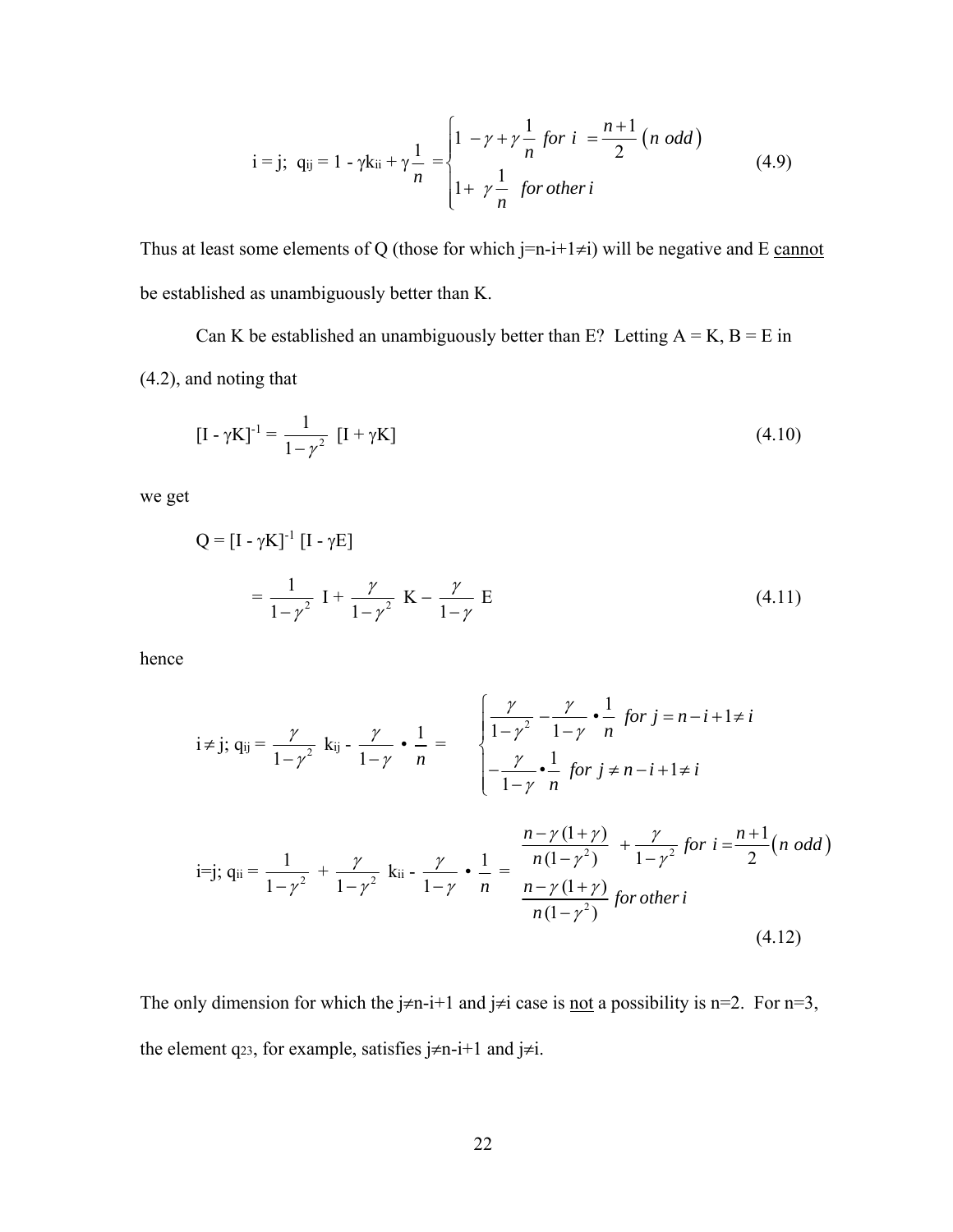Thus in the 2x2 case K is unambiguously ranked better than E. However, more generally the two cannot be ranked without specifying the social welfare function further. In fact in the 2x2 case if we let

$$
A = \begin{bmatrix} \alpha & 1 - \alpha \\ 1 - \alpha & \alpha \end{bmatrix}; \quad B = \begin{bmatrix} \beta & 1 - \beta \\ 1 - \beta & \beta \end{bmatrix}
$$
(4.13)

then

 $\overline{a}$ 

$$
Q = \begin{bmatrix} q & 1-q \\ 1-q & q \end{bmatrix}; \quad q = \frac{1+\frac{1}{\gamma}-(\alpha+\beta)}{1+\frac{1}{\gamma}-2\alpha}
$$
(4.14)

Clearly in this case q is always non-negative and

$$
\beta \ge \alpha \iff q \le 1 \tag{4.15}
$$

so that if B is worse than A on the "diagonals view" then, and only then, is it unambiguously worse from the dynastic inequality point of view. Of course, it should be noted that in the 2x2 case the "diagonals view" and the "strong diagonals view" or "monotonicity", as Shorrocks (1978) called it coincide exactly. When presenting the incompatibility of the equality of opportunity view with monotonicity in the context of the 2x2 example. Shorrocks (1978) argued that "on balance monotonicity seems to be the less artificial restriction." The result here makes this intuition precise in the social welfare framework<sup>15</sup>

 Of course no comparable general validation of the "diagonals view" is available for  $n \geq 3$ .

<sup>&</sup>lt;sup>15</sup> Amiel et. al. (2013) argue that the negative correlation case is "only of theoretical interest since real world mobility data never show complete reversal between parents and children's economic positions." However, the issue is surely one of normative comparison rather than empirical regularity, in which case the negative correlation case is valid one to consider in the framework of minimizing dynastic inequality.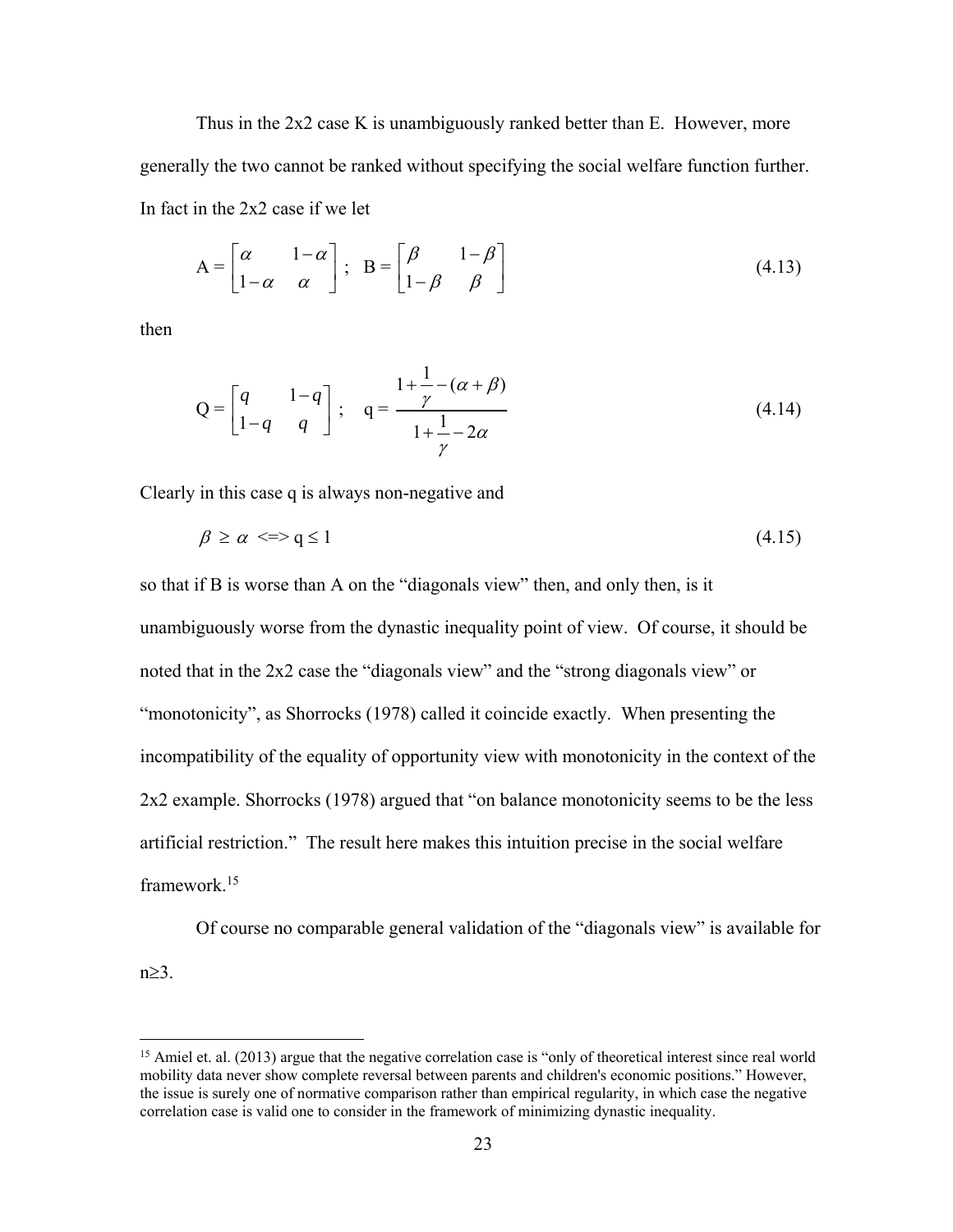A counter example is easily presented using the result comparing K and E for n=4.

$$
K = \begin{bmatrix} 0 & 0 & 0 & 1 \\ 0 & 0 & 1 & 0 \\ 0 & 1 & 0 & 0 \\ 1 & 0 & 0 & 0 \end{bmatrix} ; E = \begin{bmatrix} \frac{1}{4} & \frac{1}{4} & \frac{1}{4} & \frac{1}{4} \\ \frac{1}{4} & \frac{1}{4} & \frac{1}{4} & \frac{1}{4} \\ \frac{1}{4} & \frac{1}{4} & \frac{1}{4} & \frac{1}{4} \end{bmatrix}
$$
(4.16)

On the diagonals view K is superior to E for  $n=4$ . But we already know from (4.12) that an unambiguous raking on social welfare grounds is not available. More generally, for any two bistochastic matrices A and B, let

$$
D = B - A \tag{4.17}
$$

if B and A stand in the relation (4.1), then

$$
\mathbf{d}_{ij} = \frac{1}{\gamma} \left[ \delta_{ij} - \mathbf{q}_{ij} \right] + \sum_{\ell=1}^{n} a_{i\ell} \, q_{\ell j} - \mathbf{a}_{ij} \tag{4.18}
$$

In particular,

$$
d_{ii} = \sum_{\ell=1}^{\infty} a_{i\ell} q_{\ell i} + (\frac{1}{\gamma} - a_{ii}) (1 - q_{ii})
$$
\n
$$
\geq 0
$$
\n(4.19)

Thus any two matrices which stand in the relation (4.1) satisfy the diagonals view. But the converse is not true: any two matrices which satisfy the diagonals view need not necessarily stand in the relation  $(4.1)$  to each other – the counter example in  $(4.16)$ establishes that.

A general interpretation of  $(4.1)$  can be provided by writing it as

$$
B = \left[\frac{1}{\gamma} I\right] [I-Q] + AQ.
$$

B can thus be seen as a matrix weighed sum of  $\frac{1}{x}$ γ I and A, the weights being Q and [I-Q].

If there exists a Q such that B can be written as this weighted sum, in a general sense B is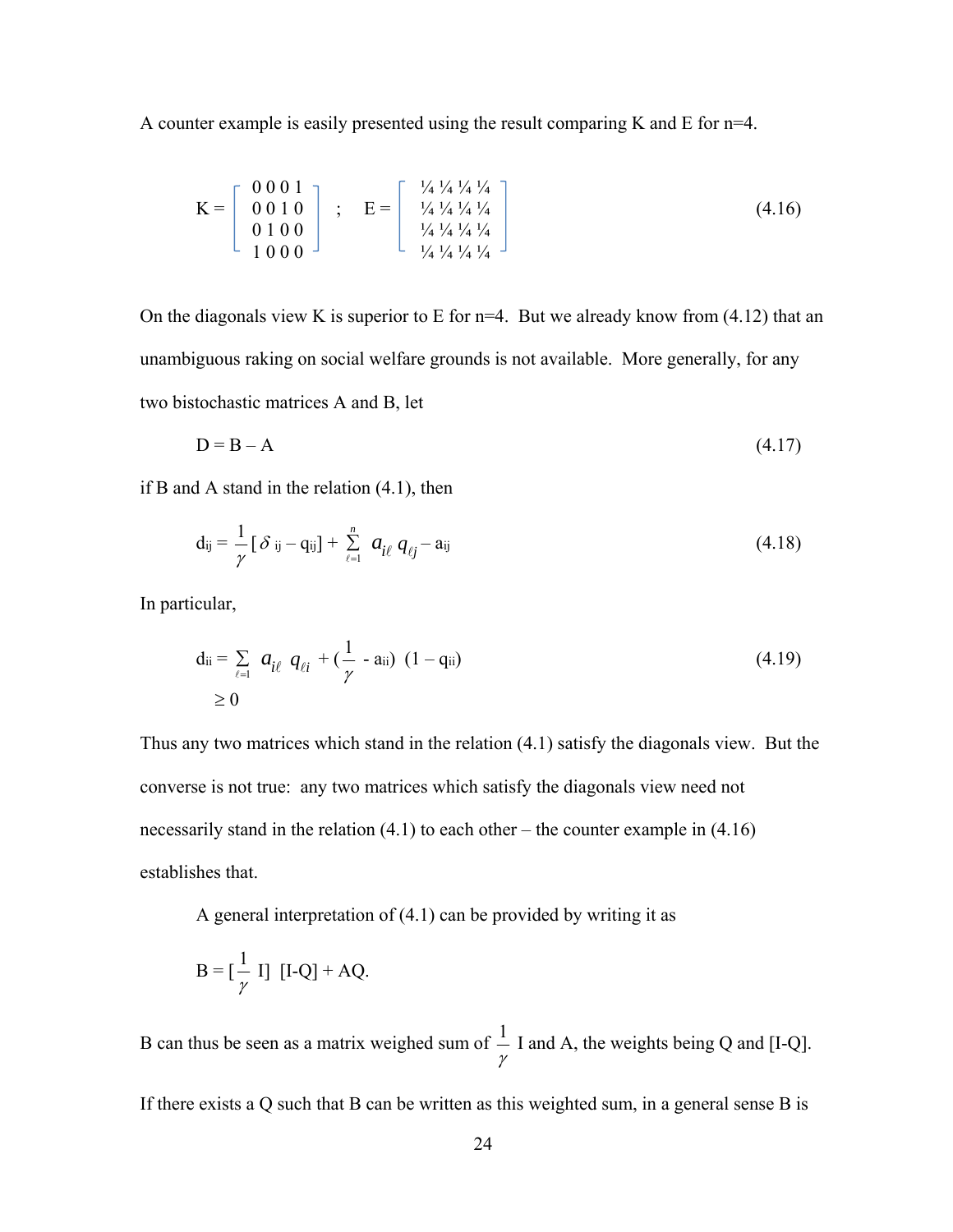closer to the Identity matrix than A. If interpreted in this wide sense, the "diagonals view" has a rationale in a social welfare function that is egalitarian with respect to dynastic prospects.

 For a specific application, consider the matrices A, B and C given below, which are taken from Atkinson (1981a).

| $A =$                                                              | 0.42 | 0.10 | 0.00 |
|--------------------------------------------------------------------|------|------|------|
|                                                                    | 0.34 | 0.27 | 0.14 |
|                                                                    | 0.17 | 0.37 | 0.27 |
| $\left[\begin{array}{c} 0.48\ 0.25\ 0.19\ 0.08 \end{array}\right]$ | 0.07 | 0.26 | 0.59 |
|                                                                    | 0.24 | 0.27 | 0.14 |
| $B = \begin{bmatrix} 0.35 \\ 0.26 \\ 0.19 \end{bmatrix}$           | 0.30 | 0.27 | 0.17 |
|                                                                    | 0.17 | 0.37 | 0.27 |
| 0.20                                                               | 0.29 | 0.09 | 0.42 |
|                                                                    | 0.23 | 0.19 | 0.14 |
|                                                                    | 0.26 | 0.25 | 0.17 |
| $C = \begin{bmatrix} 0.44 \\ 0.32 \\ 0.18 \end{bmatrix}$           | 0.36 | 0.27 | 0.19 |
| 0.06                                                               | 0.15 | 0.29 | 0.50 |
|                                                                    |      |      |      |

Matrix C is a father to son, quartile to quartile, transition matrix for hourly earnings in Britain, derived from the work of Atkinson, Maynard and Trinder (1983). Matrices A and B are alternative specifications of father to son occupational transition matrices which are got by adjusting the Goldthorpe (1980) data from its seven classes into four and enforcing bistochasticity. Atkinson (1981a) provides a fuller discussion of the procedure, but essentially matrix A has been derived by shifting weight towards the diagonal and matrix B by shifting weight away from the diagonal. Atkinson compares C with A and C with B using his criterion (2.11), and finds that C and A cannot be so ranked, but that "the earnings transition matrix is welfare inferior to case B of the occupational status matrix."

Can the same be said of the matrices using our criterion? For  $\gamma = 0.5$  (an intergenerational interest rate of 100%), we get the following Q matrices: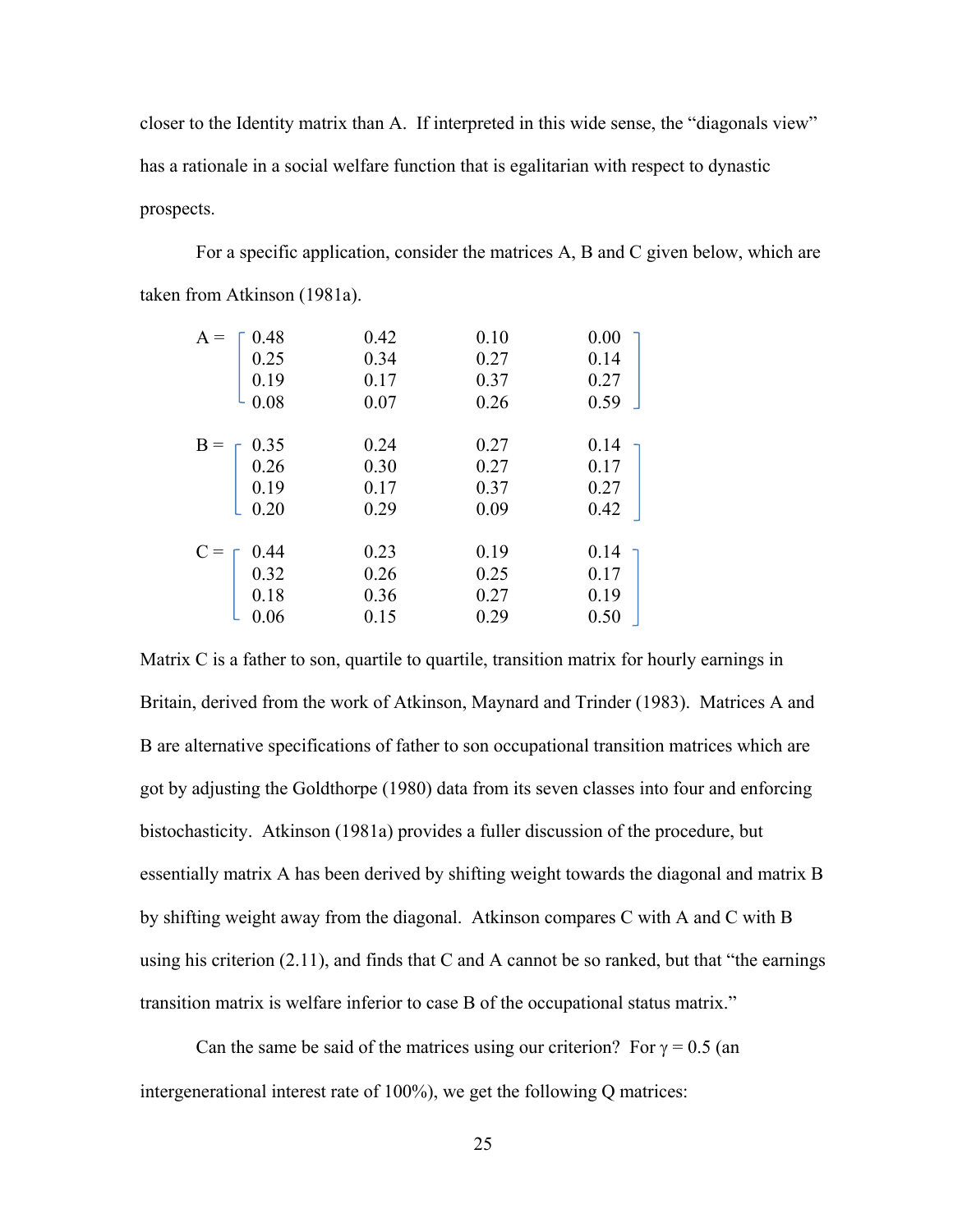| $Q_{CA} = [I - \gamma C]^{-1} [I - \gamma A]$ |          |          |           |
|-----------------------------------------------|----------|----------|-----------|
| 0.978                                         | $-0.111$ | 0.051    | $0.082 -$ |
| 0.035                                         | 0.953    | $-0.009$ | 0.021     |
| $-0.002$                                      | 0.095    | 0.947    | $-0.040$  |
| $L - 0.011$                                   | 0.063    | 0.011    | 0.938     |

 $Q_{BC} = [I - \gamma B]^{-1} [I - \gamma C]$ 

| $=$               | $\sqrt{0.948}$ | $-0.001$ | 0.049    | 0.003 |
|-------------------|----------------|----------|----------|-------|
| $-0.034$<br>0.009 |                | 1.016    | 0.016    | 0.002 |
|                   | $-0.101$       | 1.050    | 0.042    |       |
|                   | $-0.076$       | 0.086    | $-0.115$ | 0.953 |

As in the case of Atkinson's criterion, C cannot be ranked as better than A. However, what is interesting is that B cannot be ranked as better than C, in contrast to the Atkinson finding. Thus while it should be clear that there are a number of empirical problems in comparing earnings transition matrices with occupational ones, our calculations nevertheless indicate that a stress on dynastic inequality could alter rankings which emphasize intertemporal non-separability.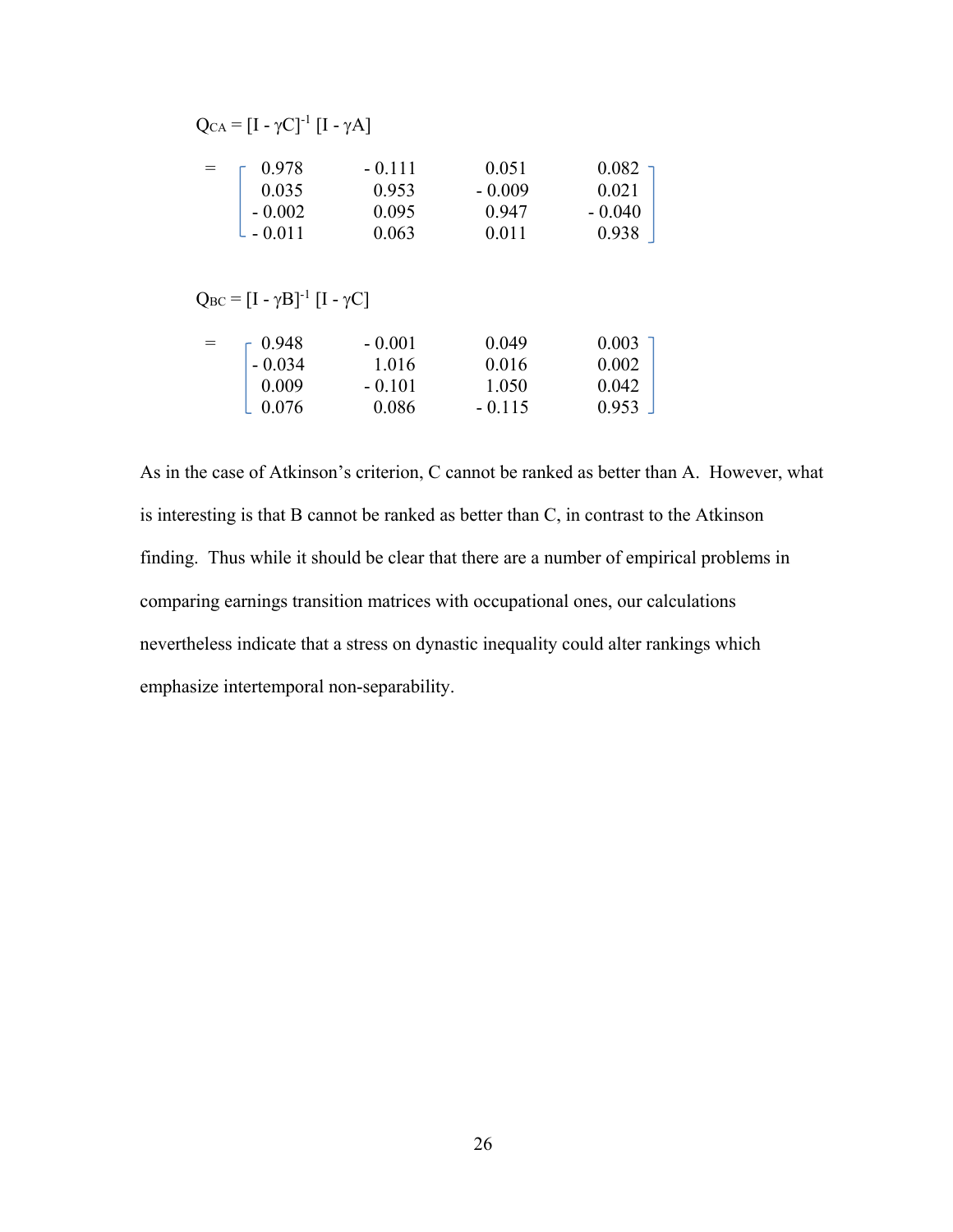#### **5. Conclusion**

 The normative riposte to concerns about sharply rising inequality of income and wealth, that it is intergenerational mobility and equality of opportunity which really matter, need to be assessed with respect to specific social welfare functions which make explicit the value judgments underlying the claim. An earlier literature, starting with the work of Shorrocks (1978), Atkinson (1981a and 1981b), Atkinson and Bourguignon (1982) attempted to do just this, and developed criteria for assessment of alternative patterns of intergenerational mobility. Our contribution is in this vein, focusing on the implications of intergenerational mobility for inequality among infinitely lived dynasties.

 Restricting attention to bistochastic transition matrices in order to hold constant the steady state snapshot income distribution, we have developed an explicit partial ordering which ranks matrices on the criterion of dynastic inequality. A general interpretation of our result is that when comparing two matrices, if one matrix is "further away" from the identity matrix then it will lead to lower dynastic inequality. More specifically, the result presents a computational procedure to check if one matrix dominates another on dynastic inequality. We can also assess "equality of opportunity", defined as identical prospects irrespective of starting position, or identical rows of a transition matrix. We find that this is not necessarily the mobility pattern which minimizes dynastic inequality, which requires instead a degree of negative correlation between intergenerational outcomes.

 Much remains to be done. At the theoretical level, we can sharpen our ordering by restricting the class of transition matrices, for example to those which satisfy stochastic monotonicity as suggested by Dardanoni, Fiorini and Forcini (2010). The criterion we have developed can be applied to intergenerational transition matrices which are now being

27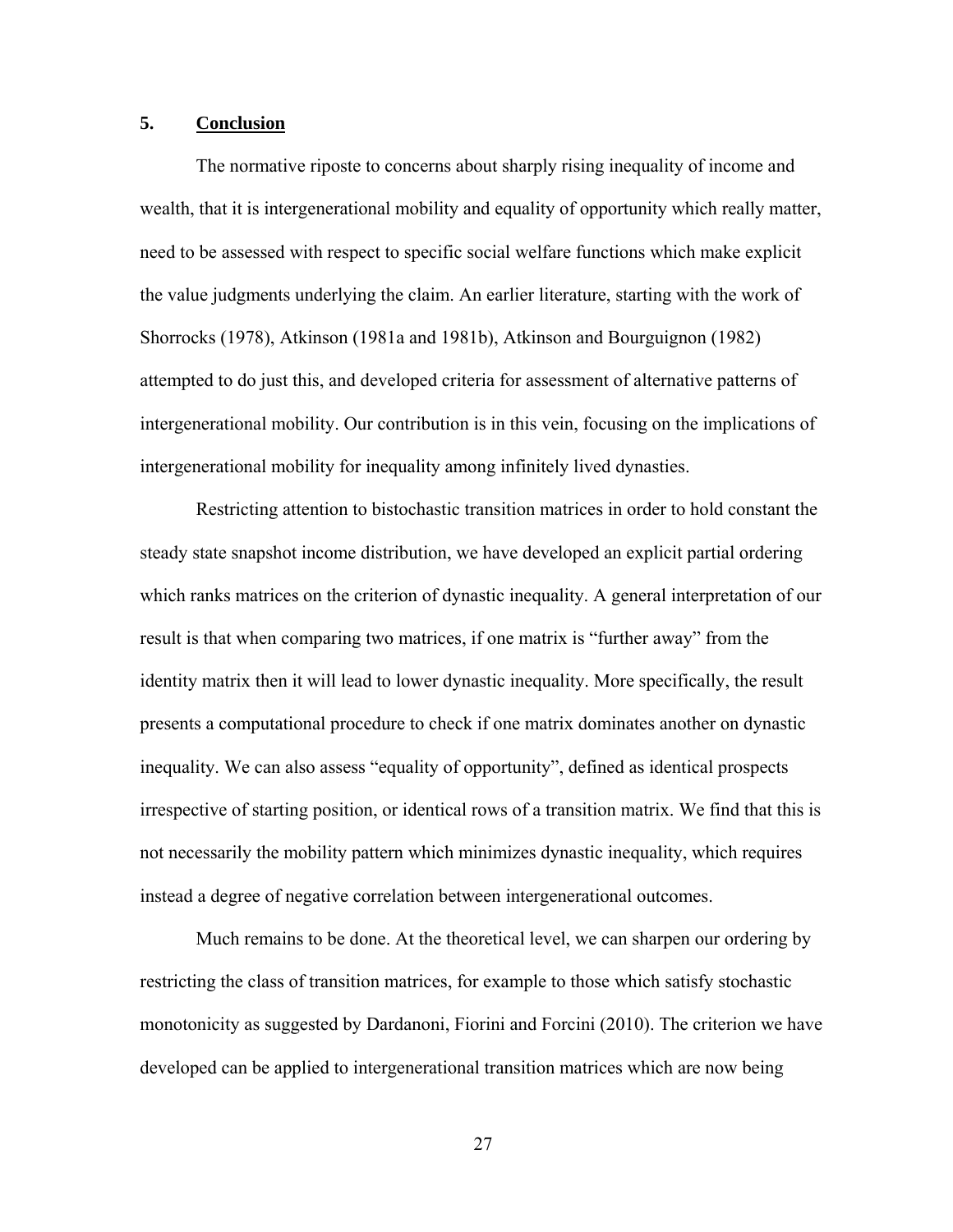estimated with newly available data. The earlier literature on normative measurement of mobility needs to be revisited and extended to address the revived concerns on inequality and mobility. Most importantly, the normative implications of the current inequality of income for intergenerational inequality need to be assessed again with respect to alternative sets of social welfare value judgments, perhaps bolstered by empirical investigation of peoples' views on mobility and inequality in its different dimensions, as developed by Amiel et. al. (2013). Specifically, if "equality of opportunity" as captured identical rows of a transition matrix (independence of future prospects from current income or wealth), does indeed have normative significance as the best transition matrix, how do we reconcile this with the outcome that it does not necessarily minimize dynastic inequality?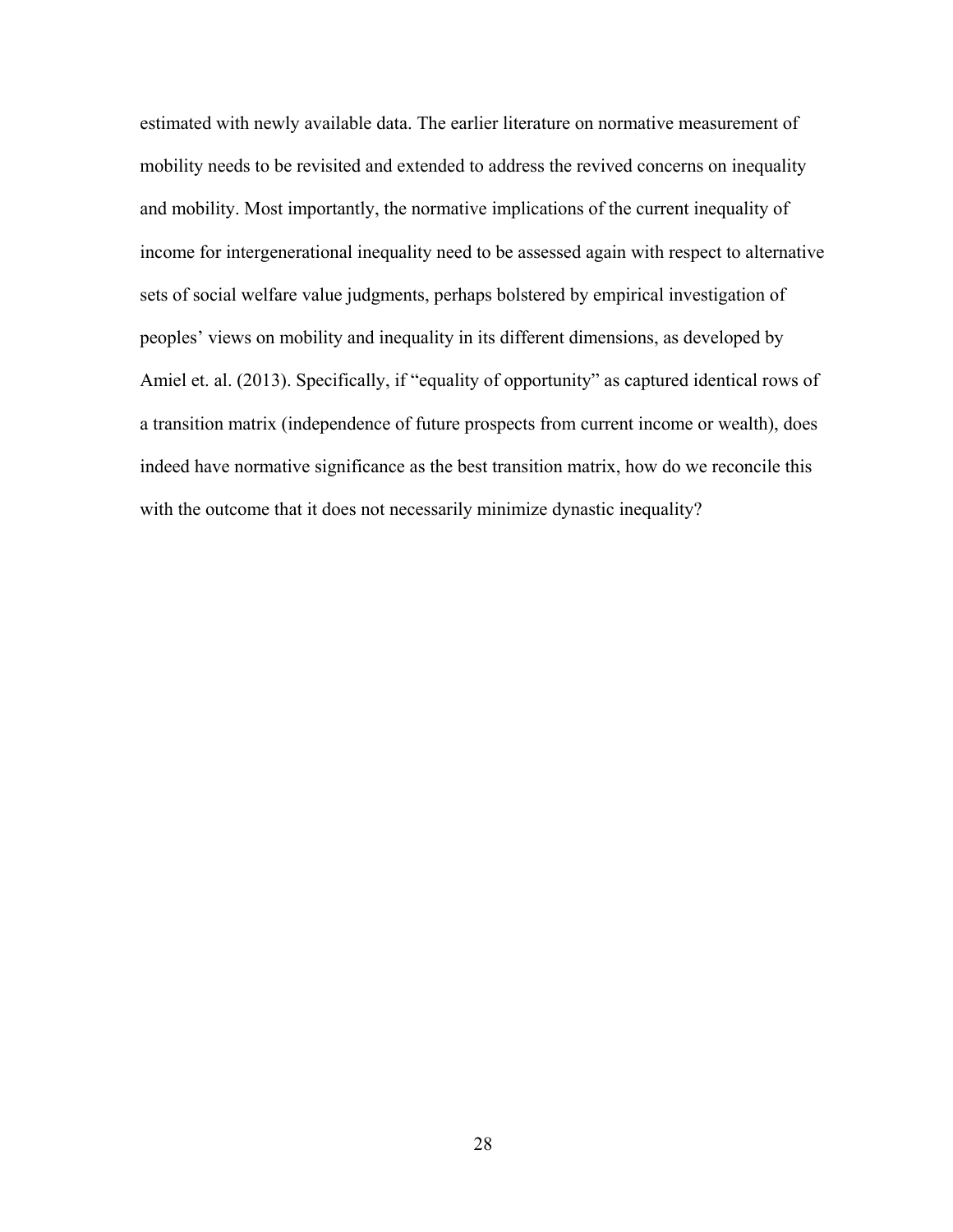#### **References**

- Aaberge, R., M. Mogstad and V. Peragine (2011): Measuring Long-Term Inequality of Opportunity," *Journal of Public Economics*, Volume 95, Number 3, pp. 193-204.
- Amiel, Yoram, Michele Bernasconi, Frank Cowell and Valentino Dardanoni (2013): "Do We Value Mobility?" London School of Economics STCERD Discussion Paper, Number PEP 17, http://sticerd.lse.ac.uk/dps/pep/pep17.pdf
- Arneson, Richard (2014): "Four Conceptions of Equal Opportunity," http://bfi.uchicago.edu/sites/default/files/research/Arneson.pdf
- Atkinson, A.B. (1981a): "On intergenerational income mobility in Britain," Journal of Post Keynesian Economics, Volume 3, pp. 194-218.
- Atkinson, A.B. (1981b): "The Measurement of Economic Mobility**"** in *Inkomensverdeling en openbare financien – Essays in Honour of Jan Pen* (eds. - P J Eigjelshoven and L.J. van Gemerden), Het Spectrum, Utrecht, 9-24. Also published in *Social Justice and Public Policy* (ed. – A.B. Atkinson), Wheatsheaf Books Ltd, 1983, pp. 61-75.
- Atkinson, A.B. and F. Bourguignon (1982): "The comparison of multi-dimensional distributions of economic status," Review of Economic Studies, Volume 49, pp, 183-201. Also published in *Social Justice and Public Policy* (ed. – A.B. Atkinson), Wheatsheaf Books Ltd, 1983, pp. 37-59.
- Atkinson, A.B., A.K. Maynard and C.G. Trinder (1983): "Parents and children: incomes in two generations," London: Heinemann Educational Books.
- Chakravarty, S.R., B. Dutta and J.A. Weymark (1985): "Ethical indices of income mobility," Social Choice and Welfare, Volume 2, pp. 1-21.
- Corak, Miles (2013): "Income Inequality, Equality of Opportunity and Intergenerational Mobility," Journal of Economic Perspectives, Volume 27, Number 3, Summer 2013, pp. 79-102.
- Dardanoni, V. (1993). Measuring social mobility. Journal of Economic Theory, Volume 61, pp. 372-394.
- Dardanoni, Valentino, Mario Fiorini and Antonio Forcina (2010). "Stochastic Monotonicity in Intergenerational Mobility Tables." *Journal of Applied Econometrics*, Vol. 27, No. 1, pp 85-107.
- Dasgupta, P., A.K. Sen and D. Starrett (1973): "Notes on the measurement of inequality," Journal of Economic Theory. Volume 6, Number 2, pp. 180-187.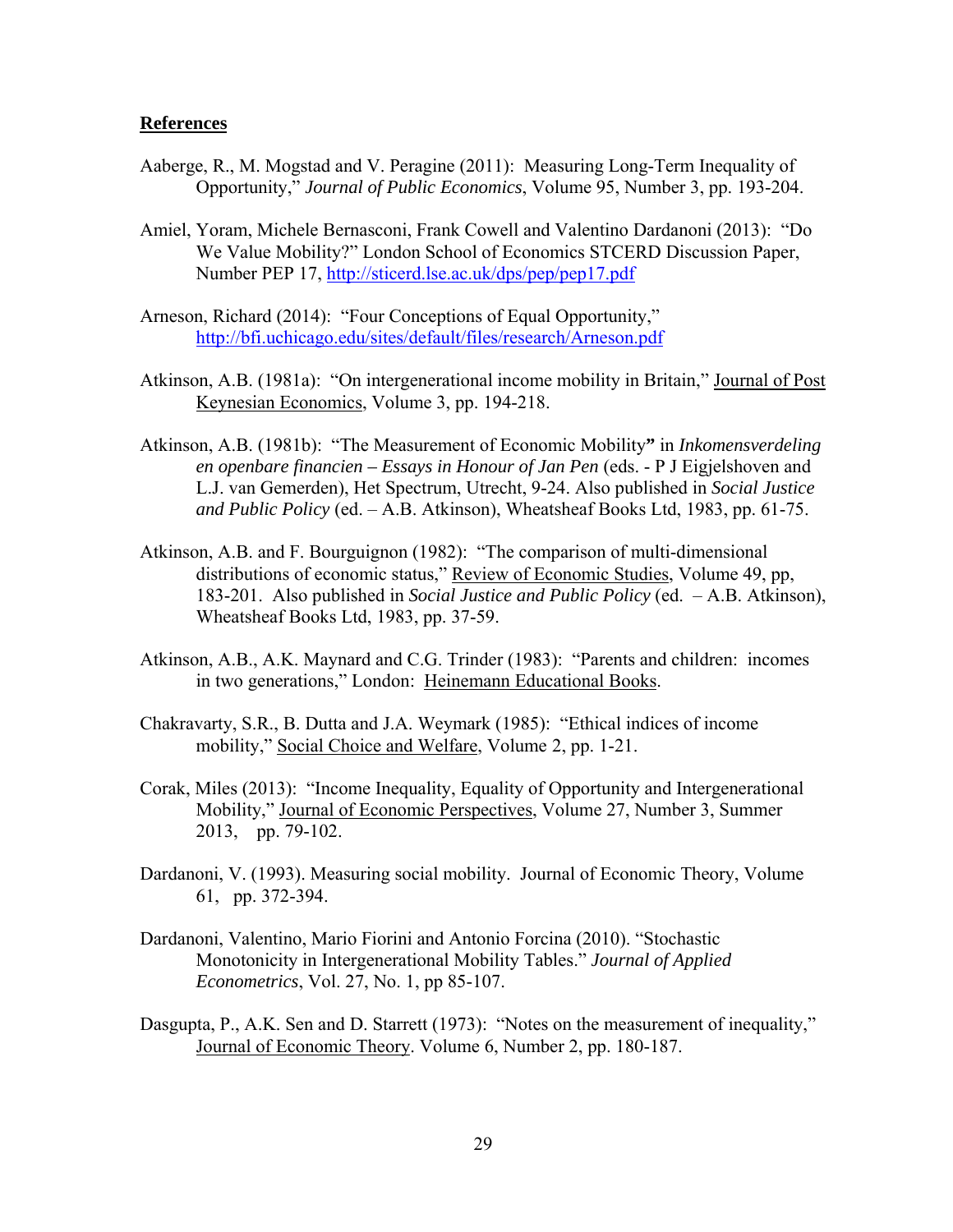- Dworkin, Ronald (1981): "What is Equality? Part 2: Equality of Resources" *Philosophy and Public Affairs*, Volume 10, No. 4, pp. 283-345.
- Fields, G. S. & Ok, E. A. (1999). "The measurement of income mobility: An introduction to the literature," In J. Silber (Ed.) *Handbook on income inequality measurement*  (pp. 557-596). Norwell, MA: Kluwer Academic Publishers.
- Friedman, M. (1962): "Capitalism and freedom," University of Chicago Press.
- Goldthorpe, J.H. (1980): "Social mobility and class structure in modern Britain," London: Oxford University Press.
- Kanbur, Ravi and V. Mukerji (1980): "Probabilistic equity and equality of opportunity in a stochastic framework," *Arthaniti*, Volume XX, pp. 1-9.
- Kanbur, Ravi and J.E. Stiglitz (1982): "Mobility and Inequality: a Utilitarian analysis," Economic Theory Discussion Paper No. 57, Department of Applied Economics, University of Cambridge.
- Kanbur, Ravi and J.E. Stiglitz (1986): "Intergenerational Mobility and Dynastic Inequality," Woodrow Wilson School Discussion Paper in Economics, Number 111, Princeton University.
- Kanbur, Ravi and J.O. Stromberg (1988): "Income Transitions and Income Distribution Dominance," Journal of Economic Theory, Volume 45, No. 2, pp. 408-417.
- Kanbur, Ravi and Adam Wagstaff (2014): "How Useful is Inequality of Opportunity as a Policy Construct?" World Bank Policy Research Working Paper, Number 6980, http://wwwwds.worldbank.org/external/default/WDSContentServer/WDSP/IB/2014/07/28/000 158349\_20140728112400/Rendered/PDF/WPS6980.pdf
- Markandya, A. (1984): "The welfare measurement of changes in economic mobility," Economica. Volume 51, pp. 457-71.
- Piketty, Thomas (2014): *Capital In the Twenty-First Century*. Harvard University Press.
- Roemer, John E. (1998): *Equality of Opportunity*. Harvard University Press.
- Roemer, John E**. (**2004): "Equal Opportunity and Intergenerational Mobility: Going Beyond Intergenerational Income Transition Matrices." Chap. 3 in *Generational Income Mobility in North America and Europe,* edited by Miles Corak. Cambridge University Press.
- Shorrocks, A.F. (1978): "The Measurement of mobility," *Econometrica*, Volume 46, No. 5, pp. 1013-1024.